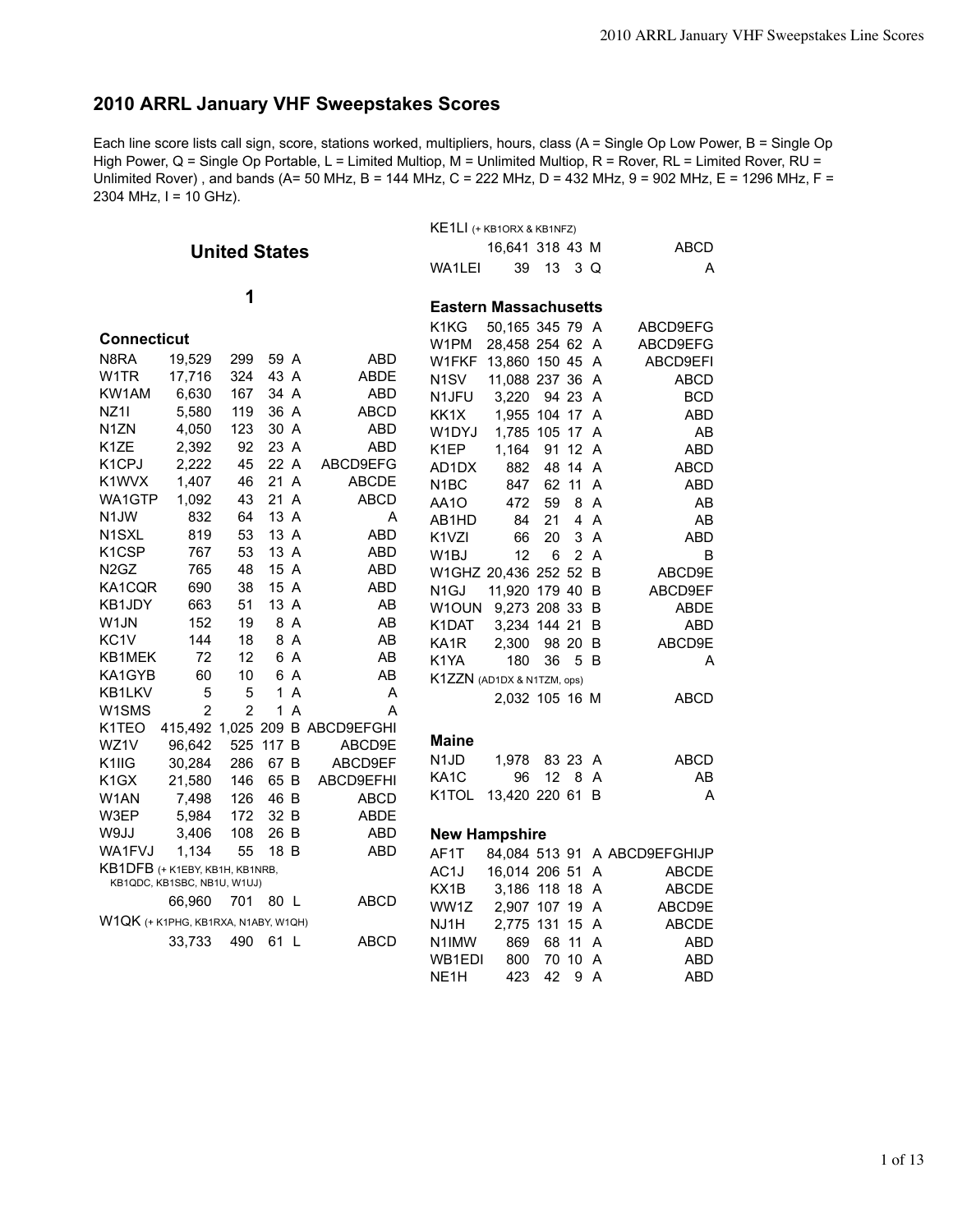AB1JT 189 20 7 A ABD K1EAB 128 12 8 A ABCD K1MLR 108 17 6 A BD KB1GKN 54 8 6 A ABD K1TR 69,102 512 99 B ABCD9 K2HZN 46,960 372 80 B ABCD9EFG W1ZC 23,883 300 57 B ABDE K1VO 4,648 148 28 B ABCD NE1F (+ packet) 558 52 9 L ABD WB1CMG (+ KB1OIS, KB1OTB, KA1WJD) 11,072 206 32 M ABCD9EF NE1B (+ K1WER, KG7HF, N1EMC, N1IW) 9,669 241 33 M ABCD **Rhode Island** WV1H 486 48 9 A AD W1XX 240 24 10 A AB K1NPT 90 15 5 A ABD K3IU 70 14 5 A A W1WIU 36 9 4 A A **Vermont** K1LPS 3,395 64 35 A ABCD9E KT1Q 2,044 65 28 A ABD W3TWX 5,852 109 44 B ABD W1FN (KB1FDA, AC1H, K1IB, WB1BRE, N1EMF, WA1ZCN, ops) 2,970 80 33 L ABCD N1JEZ (+ KT1VT) 20,016 195 72 M ABCD9E K1EXE 60 12 5 Q B

#### **Western Massachusetts**

| N1DPM               |             |       |    | 93,102 359 118 A ABCD9EFGHI      |
|---------------------|-------------|-------|----|----------------------------------|
| N <sub>1</sub> QLM  |             |       |    | 3,425 68 25 A ABCD9EFGHI         |
| N1TQ 2,856 124 21 A |             |       |    | ABD                              |
| K1MAP               | 490 25 14 A |       |    | <b>ABDE</b>                      |
| KB1MU               | 280 34 8 A  |       |    | ABD                              |
| N1AW 189 21 9 A     |             |       |    | <b>Example 2</b>                 |
| K1JAW               | 80 16 5 A   |       |    | <b>A</b>                         |
| K5ZD                |             | 30 15 | 2A | A                                |
|                     |             |       |    | N1MUW 20,570 242 55 B ABCD9EFGHI |
|                     |             |       |    |                                  |

W1RZF 18,349 240 59 B ABCD W1JHR 8,310 158 30 B ABCD9EF WB1Z (KK1W, NQ1C, KB1TCL, KB1JVI, ops) 1,458 81 18 L AB **2**

### **Eastern New York**

| WB2SIH                  | 64,800 514 81 A |                              |        | ABCD9E                 |
|-------------------------|-----------------|------------------------------|--------|------------------------|
| W1WV .                  | 12,432 172 56 A |                              |        | <b>ABCD</b>            |
| KI2I                    | 5.166 97 42 A   |                              |        | <b>ABCDE</b>           |
| WA2MJP                  | 1.978 86 23 A   |                              |        | AB                     |
| W2LGB                   | 1,775 64 25 A   |                              |        | <b>ABCD</b>            |
| NA2M                    | - 486           |                              | 54 9 A | A                      |
| NC2T                    | 312 26 12 A     |                              |        | AB                     |
| KG2AF                   |                 | $15 \quad 5 \quad 3 \quad A$ |        | AB                     |
| N2GCZ (+ N2GKM & K2ZVI) |                 |                              |        |                        |
|                         |                 |                              |        | 22,984 233 68 M ABCD9E |
|                         |                 |                              |        |                        |
| .                       |                 |                              |        |                        |

#### **New York City-Long Island**

| N2VGA             | 16,080 275 48 A |    |                |     | ABD          |
|-------------------|-----------------|----|----------------|-----|--------------|
| NY2NY             | 7.488 170 36 A  |    |                |     | <b>ABCD</b>  |
| K2RMX             | 3,807 118 27 A  |    |                |     | <b>ABCD</b>  |
| W2SN              | 2.775 75 25 A   |    |                |     | <b>ABCDE</b> |
| WV2C              | 2,756 103 26 A  |    |                |     | <b>ABC</b>   |
| NY <sub>2SI</sub> | 756             |    | 52 14 A        |     | <b>ABCD</b>  |
| W2OSR             | 572             |    | 52 11 A        |     | AB           |
| KA2DRR            | 168             |    | 16 7 A         |     | BDE          |
| NK1N              | - 155           |    | 31 5 A         |     | A            |
| KD2MU             | -48             | 12 |                | 4 A | AB           |
| K2LCK             | 1.940           |    | 97 20          | B   | в            |
| KC2JRQ            | 140             | 19 | $\overline{7}$ | в   | ABD          |
| WB2AMU            | 1.518           |    | 63 22 Q        |     | ABCD         |

#### **Northern New Jersey**

| W2BVH                          | 20,020 275 55 A |         | ABCD                   |
|--------------------------------|-----------------|---------|------------------------|
| KA2OON                         |                 |         | 8,388 151 36 A ABCD9EI |
| W2UDT                          | 7.881 174 37 A  |         | <b>ABCD</b>            |
| WB2CUT                         | 4,032 192 21 A  |         | в                      |
| WB2ONA                         | 3.444 88 28 A   |         | <b>ABCD</b>            |
| N <sub>2</sub> C <sub>SP</sub> | 1.886 77 23 A   |         | <b>ABC</b>             |
| K2KIB L                        | 888             | 29 12 A | B9EFG                  |
| N <sub>2</sub> WM              | 672             | 48 14 A | A                      |
| W2LE                           | 585             | 45 13 A | A                      |
|                                |                 |         |                        |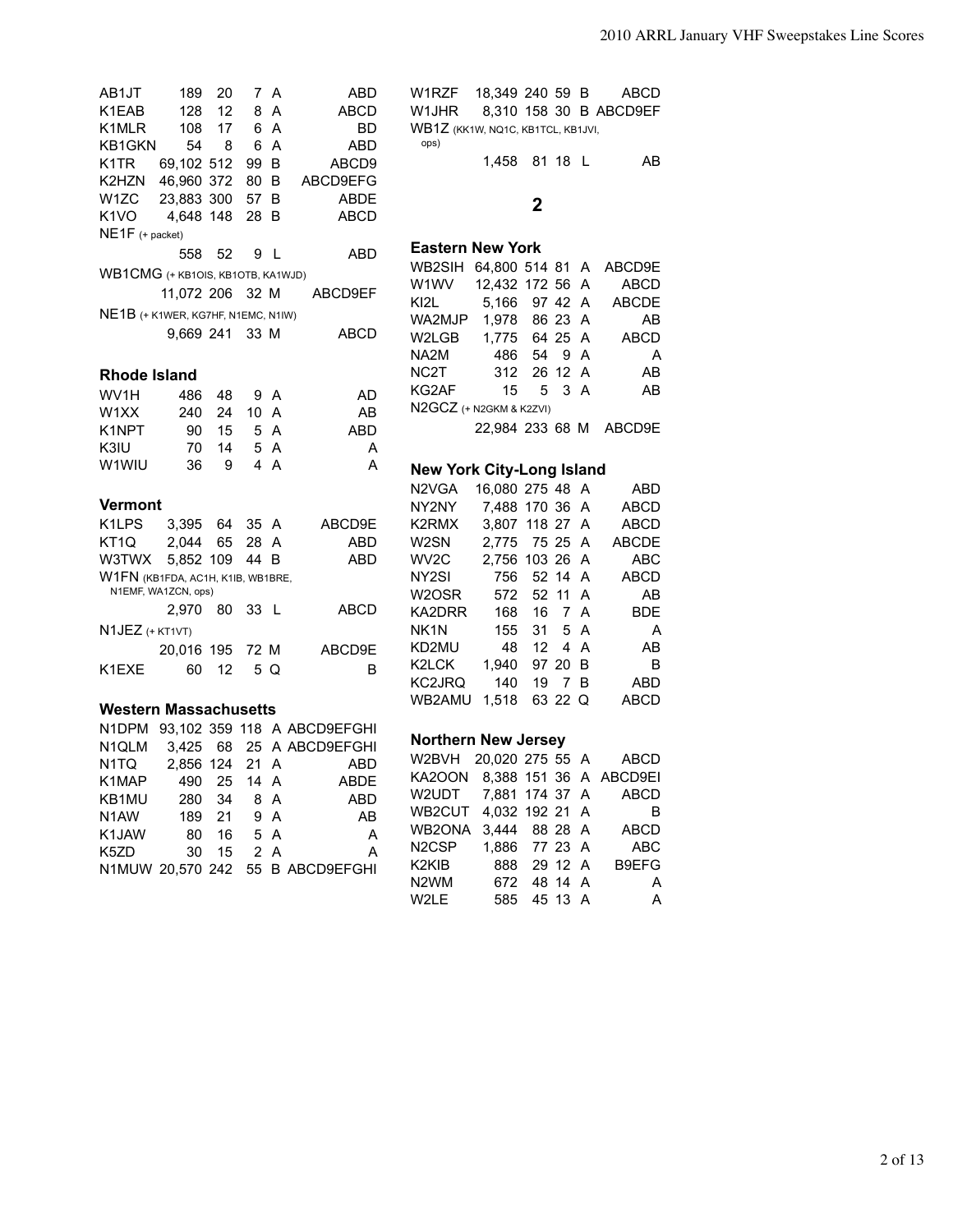| W2VTV                          | 558               | 62             |      | 9 A | A                | K3EOD (+ N2GJ, N3RG, WA3WUL)    |                   |                |              |      |              |
|--------------------------------|-------------------|----------------|------|-----|------------------|---------------------------------|-------------------|----------------|--------------|------|--------------|
| K2DSL                          | 552               | 43             | 12 A |     | <b>ABD</b>       |                                 | 104,339 573 103 M |                |              |      | ABCD9EFP     |
| WA2PNI                         | 516               | 43             | 12A  |     | AB               | N3RG                            | 8                 | 1              | $\mathbf{1}$ | Q    | P            |
| K2DLS                          | 460               | 35             | 10 A |     | ABCD9            | WA3WUL                          | 8                 | 1              |              | 1Q   | P            |
| W2JEK                          | 360               | 40             |      | 9 A | AB               |                                 |                   |                |              |      |              |
| W2CVW                          | 280               | 35             |      | 8 A | A                | <b>Western New York</b>         |                   |                |              |      |              |
| WA2NXK                         | 234               | 35             |      | 6 A | ABD              |                                 |                   |                |              |      |              |
| KB2EYN                         | 154               | $\overline{7}$ |      | 7 A | ABCD9EI          | K8ZES                           | 30,603 222 101 A  |                |              |      | <b>ABCDE</b> |
| W2BT                           | 114               | 19             |      | 6 A | AB               | KA2ENE                          | 5,768 169         |                | 28 A         |      | ABD          |
| K2HVE                          | 78                | 13             |      | 6 A | AB               | WO2P                            | 5,664 114         |                | 32 A         |      | ABCD9EFHIP   |
| WA2QHA                         | 16                | 8              |      | 2 A | AB               | N <sub>2LID</sub>               | 4,400             | 91             | 40 A         |      | <b>ABCD</b>  |
| W <sub>2</sub> KV              | 9,477 190         |                | 39 B |     | ABDI             | K2MPE                           | 3,333             | 99             |              | 33 A | ABD          |
| WA2VUN                         | 6,720 224         |                | 30 B |     | AB               | W2UAD                           | 3,198 103         |                |              | 26 A | ABD          |
| K <sub>2</sub> AMI             | 3,668 113         |                | 28 B |     | <b>ABCD</b>      | K2OEQ                           | 1,870             | 75             | 22 A         |      | ABD          |
| K2OAK (WO2U & WV2ZOW, opS)     |                   |                |      |     |                  | WB2YJH                          | 1,740             | 80             | 20 A         |      | ABD          |
|                                | 10,197 261        |                | 33 L |     | ABCD             | N2WK                            | 1,450             | 50             | 29 A         |      | AB           |
| W2VQ (+ packet)                |                   |                |      |     |                  | N2DCH                           | 429               | 26             | 13 A         |      | <b>ABCD</b>  |
|                                | 2,975 109         |                | 25 L |     | <b>ABD</b>       | N <sub>2</sub> CU               | 20                | 5              |              | 4 A  | Α            |
|                                |                   |                |      |     |                  | K2AXX                           | 8,321 157         |                | 53 B         |      | AB           |
|                                |                   |                |      |     |                  | N2MLH                           | 4,128             | 91             | 32 B         |      | <b>ABCDE</b> |
| <b>Northern New York</b>       |                   |                |      |     |                  | <b>NQ2O</b>                     | 3,534             | 69             | 38 B         |      | <b>ABCDE</b> |
| K <sub>2</sub> TTI             | 832               | - 52           | 16 A |     | B                | WA2ZNC                          | 663               | 37             | 13 B         |      | <b>ABCDE</b> |
| K <sub>2</sub> X <sub>C</sub>  | 198               | -22            |      | 9 A | AB               | W2LC                            | 512               | 31             | 16 B         |      | ABD          |
|                                |                   |                |      |     |                  | KB2HSH                          | 133               | 17             |              | 7 B  | BD           |
| <b>Southern New Jersey</b>     |                   |                |      |     |                  | N <sub>2</sub> ZDS              | 120               | 12             | 10 B         |      | AB           |
| K <sub>2</sub> SM <sub>N</sub> | 60,750 390        |                | 90 A |     | ABCD9EF          | KA2LIM (+ KB2YCC, WA3CSP, N2IK) |                   |                |              |      |              |
| K <sub>2</sub> SQ <sub>S</sub> | 4,524 167         |                | 26 A |     | ABD              |                                 | 90,297 580 127 L  |                |              |      | ABCD         |
| KC2TA                          | 3,483 118         |                | 27 A |     | <b>ABD</b>       | $K2QO$ $(+$ W2TAU)              |                   |                |              |      |              |
| N <sub>2</sub> DEQ             | 3,200 113         |                | 25 A |     | ABCD             |                                 | 12,768 190        |                | 57 L         |      | ABCD         |
| N <sub>2NF</sub>               | 2,929 101         |                | 29 A |     | AB               | K2TER (+ KV2X)                  |                   |                |              |      |              |
| WA2RHJ                         | 2,530 107         |                | 23 A |     | ABD              |                                 | 2,178             | 63             | 22 M         |      | ABCD9E       |
| KV <sub>2</sub> M              | 1,188             | 99             | 12A  |     | AB               |                                 |                   |                |              |      |              |
| K <sub>2</sub> S <sub>Z</sub>  | 540               | 30             | 18 A |     | AB               |                                 |                   |                |              |      |              |
| KC2OGR                         | 85                | 17             |      | 5 A | AB               |                                 |                   |                | 3            |      |              |
| WJ3P                           | 40                | 10             |      | 4 A | AB               |                                 |                   |                |              |      |              |
| WB2RVX 149,578 578 143 B       |                   |                |      |     | ABCD9EFGIP       | <b>Delaware</b>                 |                   |                |              |      |              |
| K <sub>1</sub> JT              | 128,136 593 152 B |                |      |     | ABCD9E           | WA3QPX 34,080 248               |                   |                | 71 A         |      | ABCD9EF      |
| W <sub>2</sub> SJ              | 122,490 536       |                |      |     | 90 B ABCD9EFGHIP | WA3U                            | 1,037             | 43             |              | 17 A | <b>ABCD</b>  |
| K2TXB                          | 8,896 278         |                | 32 B |     | B                | AI3G                            | 42                | $\overline{7}$ |              | 6 A  | B            |
| AA2UK                          | 7,000 158         |                | 40 B |     | ABCE             | W3GNQ                           | 1,007             | 53             | 19 B         |      | AB           |
| KC2UHQ                         | 84                | 21             |      | 4 B | B                | N3YMS                           | 32,184 260        |                | 72 Q         |      | ABCD9EF      |
| K2QPN (+ packet)               |                   |                |      |     |                  |                                 |                   |                |              |      |              |
|                                | 432               | 49             |      | 8 L | ABD              | Eastern Pennsylvania            |                   |                |              |      |              |
|                                |                   |                |      |     |                  |                                 |                   |                |              |      |              |

W3SZ 144,979 506 113 A ABCD9EFGHIJ WA3NUF 138,810 613 105 A ABCD9EFGHIJP W3RJW 83,722 423 82 A ABCD9EFGHI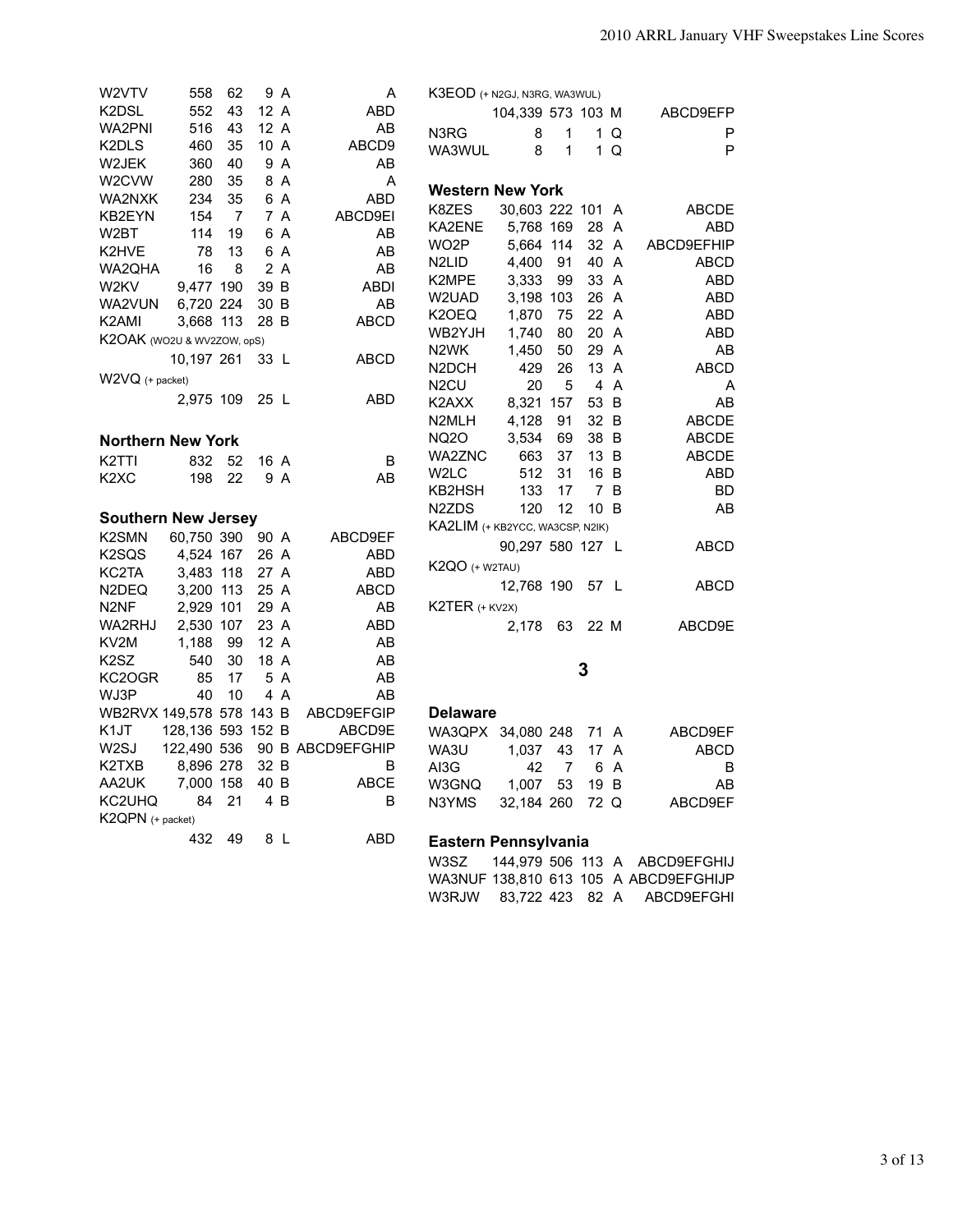| WA4GPM 39,590 301 107 A |            |     |      |     | <b>ABCD</b>       | N3XZ                               | 294                                        | 21             | 14 A         |                | AB                            |
|-------------------------|------------|-----|------|-----|-------------------|------------------------------------|--------------------------------------------|----------------|--------------|----------------|-------------------------------|
| W3KM                    | 28,320 310 |     | 60 A |     | <b>ABCDEF</b>     | W3ELF                              | 216                                        | 34             |              | 6 A            | <b>ABD</b>                    |
| WA3GFZ 24,786 268       |            |     |      |     | 54 A ABCD9EFGHIJP | <b>KB3STA</b>                      | 136                                        | 17             |              | 8 A            | AB                            |
| W3ICC                   | 19,026 327 |     | 42 A |     | <b>ABCD</b>       | N2NRD                              | 120                                        | 12             |              | 6 A            | <b>BCD</b>                    |
| WA2OMY 18,060 237       |            |     | 43 A |     | ABCD9F            | K <sub>1</sub> D <sub>S</sub>      | 119                                        | 17             |              | 7 A            | B                             |
| WA3LBI                  | 17,342 212 |     | 46 A |     | <b>ABCDEF</b>     | KB3CTX                             | 119                                        | 17             |              | 7 A            | AB                            |
| K3JJZ                   | 14,800 241 |     | 40 A |     | ABCD9EF           | N3FG                               | 90                                         | 17             |              | 5 A            | <b>ABD</b>                    |
| WA3SRU 10,626 207       |            |     | 33 A |     | ABCD9             | <b>WD0ESL</b>                      | 65                                         | 12             |              | 5 A            | ABD                           |
| NZ3M                    | 9,457 164  |     | 49 A |     | <b>ABD</b>        | WB3ABH                             | 64                                         | 16             |              | 4 A            | AB                            |
| W3HMS                   | 6,474 107  |     | 39 A |     | <b>ABCDE</b>      | W8IJ                               | 63                                         | 8              |              | 7 A            | <b>ABD</b>                    |
| KA3WXV                  | 4,452 157  |     | 21 A |     | <b>ABCD</b>       | KB3REI                             | 48                                         | 13             |              | 3 A            | ABD                           |
| W3MEL                   | 4,263 126  |     | 29 A |     | <b>ABCD</b>       | N4HY                               | 15                                         | 3              |              | 3 A            | <b>BCD</b>                    |
| N3PLM                   | 3,825 108  |     | 25 A |     | ABCD9E            | KA3MGB                             | 15                                         | 5              |              | 3 A            | B                             |
| W3TDF                   | 3,302 116  |     | 26 A |     | ABD               | KU3A                               | $\overline{2}$                             | $\overline{2}$ | $\mathbf{1}$ | $\overline{A}$ | B                             |
| N3FD                    | 2,775 133  |     | 15 A |     | <b>ABCD</b>       | K3TUF                              |                                            |                |              |                | 194,183 679 139 B ABCD9EFGHIJ |
| K3IUV                   | 2,520 129  |     | 14 A |     | <b>ABCD</b>       | WA2FGK 138,475 518 145 B           |                                            |                |              |                | ABCD9EFGH                     |
| KB3XG                   | 2,204      | 88  | 19 A |     | <b>AC</b>         | WA3DRC                             | 80,424 424                                 |                |              |                | 72 B ABCD9EFGHIP              |
| W3RT                    | 1,921      | 83  | 17 A |     | <b>ABCD</b>       | K3IPM                              | 70,392 481                                 |                | 84 B         |                | ABCD9EFG                      |
| KB3MTW                  | 1,848      | 112 | 12 A |     | <b>ABCD</b>       | W3GAD                              | 43,648 367                                 |                | 62 B         |                | ABCD9EFP                      |
| K3VEQ                   | 1,808      | 90  | 16 A |     | <b>BCD</b>        | <b>W0RSJ</b>                       | 40,338 357                                 |                | 83 B         |                | <b>ABCD</b>                   |
| WB2VLA                  | 1,460      | 55  | 20 A |     | <b>ABCD</b>       | N3ITT                              | 31,460 301                                 |                | 55 B         |                | ABCD9EF                       |
| W3GXB                   | 1,456      | 80  | 16 A |     | <b>ABC</b>        | KA3FQS                             | 19,773 287                                 |                | 39 B         |                | ABCD9EF                       |
| W3AWA (WA3KFT,op)       |            |     |      |     |                   | K3OO                               | 17,640 392                                 |                | 45 B         |                | AB                            |
|                         | 1,316      | 77  | 14 A |     | <b>ABCD</b>       | KA3TUF                             | 15,120 171                                 |                | 42 B         |                | ABCD9EFGHI                    |
| KO <sub>1</sub> D       | 1,276      | 48  | 22 A |     | <b>ABD</b>        | WA3RLT                             | 14,040 217                                 |                | 39 B         |                | <b>ABCDE</b>                  |
| W3MTP                   | 1,196      | 45  | 23 A |     | <b>ABCD</b>       | KB3BBR                             | 11,211 193                                 |                | 37 B         |                | <b>ABCDE</b>                  |
| KB3EXB                  | 1,160      | 50  | 20 A |     | <b>ABCD</b>       | W3BD                               | 10,608 221                                 |                | 48 B         |                | A                             |
| WI3Z                    | 1,155      | 86  | 11 A |     | <b>ABCD</b>       | KB3ZS                              | 10,600 211                                 |                | 40 B         |                | <b>ABDE</b>                   |
| K3EGE                   | 913        | 35  | 11 A |     | <b>BCDP</b>       | WA3YUE                             | 8,613 129                                  |                | 33 B         |                | ABCD9EF                       |
| N3FTI                   | 912        | 38  | 19 A |     | <b>ABCD</b>       | WA3EHD                             | 7,480 164                                  |                | 22 B         |                | <b>ABCDEFG</b>                |
| N3JNX                   | 897        | 32  | 23 A |     | <b>ABD</b>        | K3ISH                              | 5,808 121                                  |                | 48 B         |                | AB                            |
| WA3QVU                  | 651        | 61  |      | 7 A | <b>BCD</b>        | KB1JEY                             | 4,336 172                                  |                | 16 B         |                | ABCD9E                        |
| N3VRC                   | 464        | 27  | 16 A |     | ABD               | NE3I                               | 4,128 112                                  |                | 24 B         |                | <b>ABCDE</b>                  |
| AG3L                    | 456        | 65  |      | 6 A | ABD               | W3FEY                              | 3,564                                      | 80             | 22 B         |                | <b>ABCDE</b>                  |
| K3BFS                   | 432        | 42  |      | 8 A | <b>BD</b>         | KB3HCL                             | 1,078                                      | 63             | 11 B         |                | ABCD9EF                       |
| <b>KB3NRL</b>           | 406        | 51  |      | 7 A | <b>ABD</b>        | K3WW                               | 840                                        | 84             | 10 B         |                | A                             |
| N3EMA                   | 384        | 41  |      | 8 A | <b>ABD</b>        | K3IB                               | 756                                        | 54             | 14 B         |                | B                             |
| N3XUD                   | 360        | 36  | 10 A |     | AB                | W3JG                               | 470                                        | 41             | 10 B         |                | <b>ABD</b>                    |
| K3RTU                   | 308        | 41  |      | 7 A | <b>ABD</b>        | KB3TVJ                             | 315                                        | 27             |              | 7 B            | <b>ABCD</b>                   |
| WB9KPT                  | 304        | 37  |      | 8 A | ABD               | N3AHP                              | 120                                        | 17             | 6            | $\overline{B}$ | <b>ABCD</b>                   |
| N3EXA                   | 295        | 36  |      | 5 A | <b>BCD</b>        | W3HZU (N3VQH, N3EEI, WS3C, KB3IGH, |                                            |                |              |                |                               |
|                         |            |     |      |     |                   |                                    | AA3BJ, WA3USG, KB3RFH, KB3ETG, N3VTX, ops) |                |              |                |                               |

44,560 425 80 L ABCD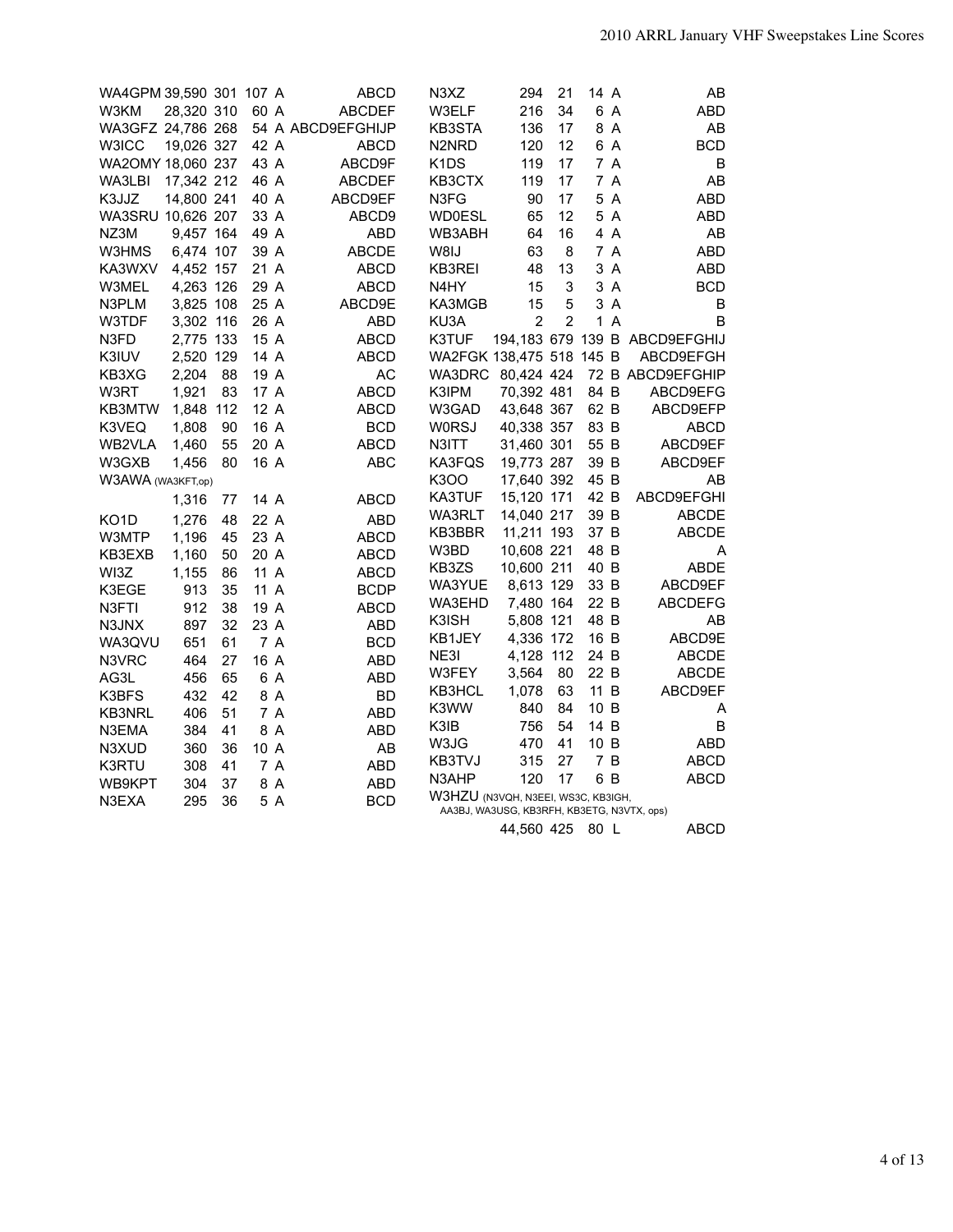| N3RN (+ KA3EEO)                                    |                                                                            |     |                |     |                                  | Western Pennsylvania                                                         |                   |                |              |                         |                             |
|----------------------------------------------------|----------------------------------------------------------------------------|-----|----------------|-----|----------------------------------|------------------------------------------------------------------------------|-------------------|----------------|--------------|-------------------------|-----------------------------|
|                                                    | 8,183                                                                      | 131 | 49 L           |     | <b>ABCD</b>                      | W3PAW                                                                        | 66,992 332 106 A  |                |              |                         | ABCD9EFH                    |
| $N3CR$ (+ KA3AFY)                                  |                                                                            |     |                |     |                                  | WA3PTV                                                                       | 23,170 166        |                | 70           | A                       | ABCD9EHI                    |
|                                                    | 1,044                                                                      | 58  | 18 L           |     | AB                               | K3ZCY                                                                        | 1,008             | 36             | 21 A         |                         | ABCD9                       |
|                                                    | KA3UBG (K3PBU & AC3I, ops)                                                 |     |                |     |                                  | W3TEF                                                                        | 280               | 28             | 10 A         |                         | AB                          |
|                                                    |                                                                            |     |                |     |                                  | <b>KF7LN</b>                                                                 | 133               | 16             |              | 7 A                     | BE                          |
|                                                    | 406                                                                        | 29  | 14 L           |     | AB                               | K3JRD                                                                        | 10,620 130        |                | 60 B         |                         | ABCD9E                      |
|                                                    | N3NGE (+ K9PW, K3EGE, K1WHS, W2PED,<br>N2NRD, KB2AYU, N3EXA, N4HY, KB3MAW) |     |                |     |                                  | W3SO (+ W3BC, W3BTX, W3IDT, AI3M,<br>WR3Z, K4VV)                             |                   |                |              |                         |                             |
|                                                    |                                                                            |     |                |     | 717,676 1,577 236 M ABCD9EFGHIJP |                                                                              | 174,564 892 156 L |                |              |                         | <b>ABCD</b>                 |
| W3AD (N3TUQ, N3TPL, KA3RCS, N3TJJ,<br>KB3LHT, ops) |                                                                            |     |                |     |                                  | KA1ZE (+ packet)                                                             |                   |                |              |                         |                             |
|                                                    | 6,895                                                                      | 179 | 35 M           |     | <b>ABD</b>                       |                                                                              | 8,512 152 56 L    |                |              |                         | В                           |
| <b>KB2AYU</b>                                      | 45                                                                         | 9   |                | 3 Q | <b>BCD</b>                       |                                                                              |                   |                |              |                         |                             |
|                                                    |                                                                            |     |                |     |                                  |                                                                              |                   | 4              |              |                         |                             |
| <b>Maryland-DC</b>                                 |                                                                            |     |                |     |                                  |                                                                              |                   |                |              |                         |                             |
| N3ALN                                              | 35,640                                                                     | 344 | 72 A           |     | ABCD9EF                          | Alabama                                                                      |                   |                |              |                         |                             |
| K <sub>2</sub> PLF                                 | 12,285                                                                     | 238 | 45 A           |     | ABD                              | AJ4W                                                                         | 2,204             | 60             | 29 A         |                         | ABDE                        |
| N3UM                                               | 4,932                                                                      | 137 | 36 A           |     | AB                               | W4ENN                                                                        | 2,160             | 56             | 30 A         |                         | ABDE                        |
| N <sub>3</sub> OX                                  | 2,146                                                                      | 61  | 29 A           |     | <b>ABD</b>                       | AK4FL                                                                        | 1,120             | 63             | 14 A         |                         | ABCD                        |
| K3YDX                                              | 1,992                                                                      | 68  | 24 A           |     | <b>ABD</b>                       | WB5RMG                                                                       | 396               | 34             | 9            | $\overline{\mathsf{A}}$ | ABCD                        |
| N <sub>1</sub> SZ                                  | 507                                                                        | 37  | 13 A           |     | <b>ABD</b>                       | WB5NMZ                                                                       | 3                 | 3              | 1            | A                       | A                           |
| K3BPP                                              | 420                                                                        | 28  | 15 A           |     | AB                               | W4ZRZ                                                                        |                   |                |              |                         | 58,630 253 130 B ABCD9EFGHI |
| KB3MXM                                             | 196                                                                        | 25  |                | 7 A | <b>ABD</b>                       | AF4OD                                                                        | 1,014             | 31             | 26           | B                       | <b>ABCD</b>                 |
| W3VVP                                              | 182                                                                        | 10  | 13             | A   | ABD <sub>9</sub>                 | KS4L                                                                         | 5                 | 5              | $\mathbf{1}$ | B                       | A                           |
| WA3G                                               | 154                                                                        | 22  |                | 7 A | A                                | WB8COX (+ W4SPA)                                                             |                   |                |              |                         |                             |
| KB3OK                                              | 55                                                                         | 11  |                | 5 A | B                                |                                                                              | 720               | 34             | 16 L         |                         | ABDE                        |
| K <sub>2</sub> P <sub>S</sub>                      | 42                                                                         | 14  |                | 3 A | Α                                |                                                                              |                   |                |              |                         |                             |
| KB3LNM                                             | 16                                                                         | 8   | $\overline{2}$ | A   | AB                               |                                                                              |                   |                |              |                         |                             |
| K3EO                                               | 16                                                                         | 4   | $\overline{2}$ | A   | D                                | Georgia                                                                      |                   |                |              |                         |                             |
| K <sub>1</sub> RZ                                  | 222,772                                                                    |     | 708 166        | B   | ABCD9EFGHI                       | W <sub>4</sub> PJP                                                           | 462               | 30             | 14 A         |                         | <b>ABD</b>                  |
| K3DNE                                              | 138,567                                                                    | 531 | 143            | B   | ABCD9EFG                         | K4DLI                                                                        | 261               | 29             |              | 9 A                     | AB                          |
| W3ZZ                                               | 85,995                                                                     |     | 469 105 B      |     | ABCD9EFGHI                       | W4AMP                                                                        | 187               | 11             | 11 A         |                         | <b>ABCDE</b>                |
| K3CB                                               | 55,700                                                                     |     | 302 100 B      |     | ABCD9EFGHI                       | N4QET                                                                        | 65                | 13             | 5            | A                       | B                           |
| K3MF                                               | 15,344                                                                     | 192 | 56 B           |     | <b>ABDE</b>                      | K4PIC                                                                        | $\overline{2}$    | $\overline{2}$ | 1            | A                       | Α                           |
| K3ZO                                               | 6,698                                                                      | 197 | 34 B           |     | AB                               | KI4DSO                                                                       | 1                 | 1              | 1            | $\overline{A}$          | B                           |
| K1DQV                                              | 5,728                                                                      | 171 | 32 B           |     | ABD9                             | WB4SLM                                                                       | 16,524 120        |                | 81           | B                       | ABCD9EF                     |
| W3VRD                                              | 3,330                                                                      | 94  | 30 B           |     | ABD                              | W4WA                                                                         | 8,118             | 75             | 66 B         |                         | <b>ABCDEF</b>               |
| AK3E                                               | 1,104                                                                      | 31  | 24 B           |     | ABE                              | KD4K                                                                         | 1,620             | 50             | 27 B         |                         | <b>ABCD</b>                 |
| NY3K                                               | 714                                                                        | 37  | 17 B           |     | ABCD                             | W4NH (NN4W, W4ATL, K4TJD, KI4WOU,<br>WW8RR, K4VJM, W4SKI, WE8W, N4NIA, NX9O, |                   |                |              |                         |                             |
| K3TW                                               | 60                                                                         | 9   |                | 6 B | ABD                              | W4ZST, WG8S, W4KXY, W0ONR, ops)                                              |                   |                |              |                         |                             |
| WB3IGR (+ WF1L)                                    |                                                                            |     |                |     |                                  |                                                                              | 22,542 245        |                | 78 L         |                         | ABCD                        |
|                                                    | 24,640                                                                     | 186 | 70 M           |     | ABCD9EF                          | K1KC (+ WA4BLM)                                                              |                   |                |              |                         |                             |
|                                                    |                                                                            |     |                |     |                                  |                                                                              | 2,639             | 86             | 29 L         |                         | ABD                         |
|                                                    |                                                                            |     |                |     |                                  | K2ULR                                                                        | 1                 | $\mathbf{1}$   |              | 1Q                      | A                           |
|                                                    |                                                                            |     |                |     |                                  |                                                                              |                   |                |              |                         |                             |
|                                                    |                                                                            |     |                |     |                                  | Kentucky                                                                     |                   |                |              |                         |                             |

| W8KHP |  | 231 20 11 A | ABD. |
|-------|--|-------------|------|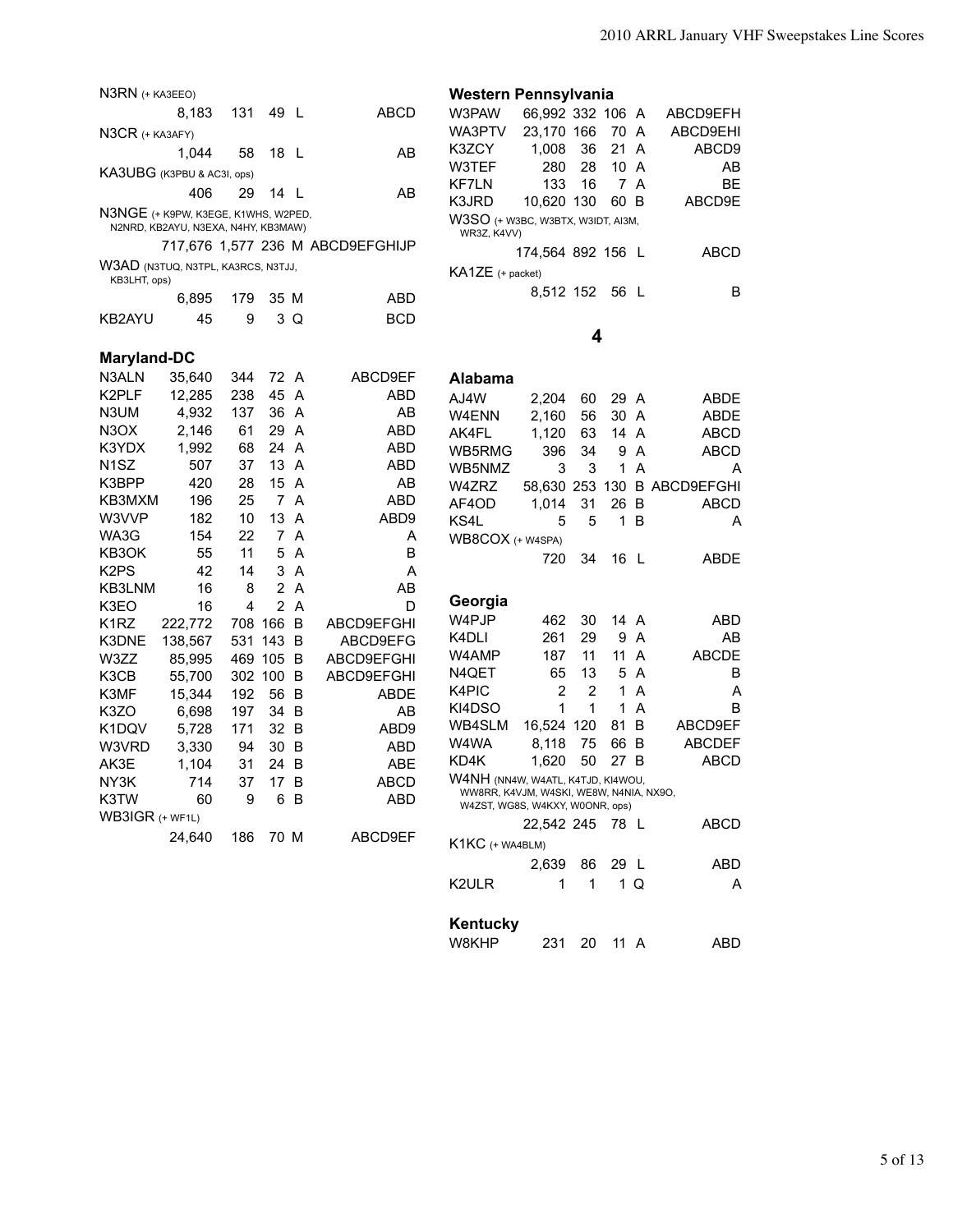| $W4KP$ (+ $KE4LCK$ )                                   | 7,315 112 35 A<br>ABCD9EF<br>WA4QYK                                          |
|--------------------------------------------------------|------------------------------------------------------------------------------|
|                                                        | 45 27<br>K4YRK<br>1,647<br>ABD<br>A                                          |
| 25<br>5<br>5 L<br>B                                    | 1,365<br>57 13<br>W4BCU<br>A<br>ABCD9E                                       |
|                                                        | 40 11<br><b>ABCD</b><br>K4CWA<br>605<br>A                                    |
| <b>North Carolina</b>                                  | 32 15<br>WB4NBE<br>525<br>A<br>ABD                                           |
| 2,376<br>KF4PCT<br>79<br>24 A<br>ABCD                  | KS4X<br>29 13<br><b>ABD</b><br>403<br>A                                      |
| 56<br>31 A<br>WK4P<br>2,108<br><b>ABCD</b>             | WU5E<br>288<br>24 12 A<br>AB                                                 |
| 972<br>18 A<br>N4HN<br>41<br>ABDE                      | <b>ABC</b><br>K4EDI<br>64<br>15<br>4<br>A                                    |
| W4FRA<br>512<br>32<br>16 A<br>AB                       | 15<br>3<br>AB4GG<br>A                                                        |
| AI4JT<br>108<br>18<br>6 A<br>B                         | 5<br>AB<br>AE4PN                                                             |
| K8YC<br>AB<br>66<br>11<br>6<br>A                       | 15<br>4<br>3<br>A<br>BD                                                      |
| 60<br>12<br>AI4GR<br>5<br>A<br>AB                      | W4OAR (KK4US, K4KFN, WB4JGG, K6DHF,<br>W4BYG, WD4DES, WA4YYM, WA4NIV, K4SRT, |
| 18<br>5<br>3<br>$\overline{A}$<br>KI4YWD<br>ABD        | KE4TQM, NE4ME, ops)                                                          |
| 58,590 298 135<br>K4QI<br>- B<br><b>ABCDE</b>          | 2,158<br>75 26 L<br>ABDE                                                     |
| 1,769<br>K4MHZ<br>47<br>29 B<br>BD                     | $N4JQQ$ (+ packet)                                                           |
| 540<br>36<br>K3KO<br>15 B<br>A                         | 5,217<br>57 47 M<br>ABCD9E                                                   |
| N4ARR (N8KBM, W4PAY, W4GRW, ops)                       |                                                                              |
| 1,224<br>68<br>18<br>-L<br>AB                          |                                                                              |
|                                                        | Virginia                                                                     |
| 138<br>17<br>6 Q<br><b>ABCD</b><br>KC8KSK              | K4FJW<br>9,114 120 42 A ABCD9EFG                                             |
|                                                        | <b>K4ZOO</b><br>8,326 136 46 A<br>ABCD                                       |
| Northern Florida                                       | 77 34<br>K4FTO<br>3,502<br>A<br><b>ABCD</b>                                  |
| W2BZY<br>16,591 121<br>47 A<br>ABCD9EFG                | K5VIP<br>2,414<br>60 34 A<br><b>ABD</b>                                      |
| KI4FIA<br>1,932<br>57<br>28 A<br>ABD                   | AD4TJ<br>1,917<br>57 27 A<br>ABD                                             |
| 61<br>W3TMZ<br>1,780<br>20 A<br>AD                     | <b>W0BL</b><br>1,560<br>55 24<br>ABD<br>A                                    |
| 31<br>21<br>W <sub>1</sub> LVL<br>1,071<br>A<br>ABCD9E | K4TRT<br>352<br>22 16<br>A<br>AΒ                                             |
| 20<br>$\overline{A}$<br><b>ABD</b><br>WA4UF<br>4<br>4  | 7<br>KF4YLM<br>112<br>15<br>A<br>ABD                                         |
| 141,120 322 126 B ABCD9EFGHI<br>WJ9B                   | 5<br>N <sub>4</sub> Q <sub>X</sub><br>13<br>A<br>65<br>AB                    |
| KI4NPV<br>7,874<br>65<br>31 B ABCD9EFGHI               | 3<br>3<br>KT0P<br>9<br>A<br>A                                                |
| 53<br>N9HF<br>1,722<br>21 B<br>BDE                     | KE2N<br>57,072 408 87 B<br>ABCD9EF                                           |
|                                                        | W3IP<br>45,182 387 82<br>B<br><b>ABCDE</b>                                   |
| <b>South Carolina</b>                                  | KN4SM<br>34,038 272 93<br>B<br>ABCD                                          |
|                                                        | 4,477 107 37<br><b>ABD</b><br>N4MM<br>B                                      |
| 3,145<br>KR4WM<br>77<br>ABD<br>37 A                    | 980<br>43 20<br>K2EVW<br>B<br>ABD                                            |
| 97<br>33 B<br>N4AVV<br>3,201<br>AB                     | 10<br>5<br>2<br>KD4ERU<br>- B<br>A                                           |
|                                                        | WY3P (N3VOP & N3MK, ops)                                                     |
| <b>Southern Florida</b>                                | 13,920 164 58 M<br>ABCD9E                                                    |
| N4QV<br>2,875 110<br>25 A<br>ABD                       |                                                                              |
| 26<br>14 A<br><b>ACD</b><br>K4HV<br>602                | <b>K7RLL</b><br>15<br>4<br>3<br><b>BD</b><br>Q                               |
| 567<br>51<br>9 A<br>W6BXQ<br>ABCD                      |                                                                              |
| K4XZ<br>78 13<br>6 A<br>AB                             | <b>West Central Florida</b>                                                  |
| 171,000 359 125 B ABCD9EFGHI<br>KOVXM                  | KO4MA<br>2,349 65 27 A<br>ABCD                                               |
| NJ2F<br>2,862 81<br>27 B<br>ABCD                       | N3LL<br>4,930 115 34 B<br>ABD                                                |
| 1,886 61<br>AJ4GC<br>23 B<br>ABCD                      |                                                                              |
|                                                        |                                                                              |
| <b>Tennessee</b>                                       | 5                                                                            |
|                                                        |                                                                              |
| N4QWZ 40,748 237 122 A<br><b>ABCDE</b>                 | <b>Arkansas</b>                                                              |

KG5MD 989 32 23 A ABCD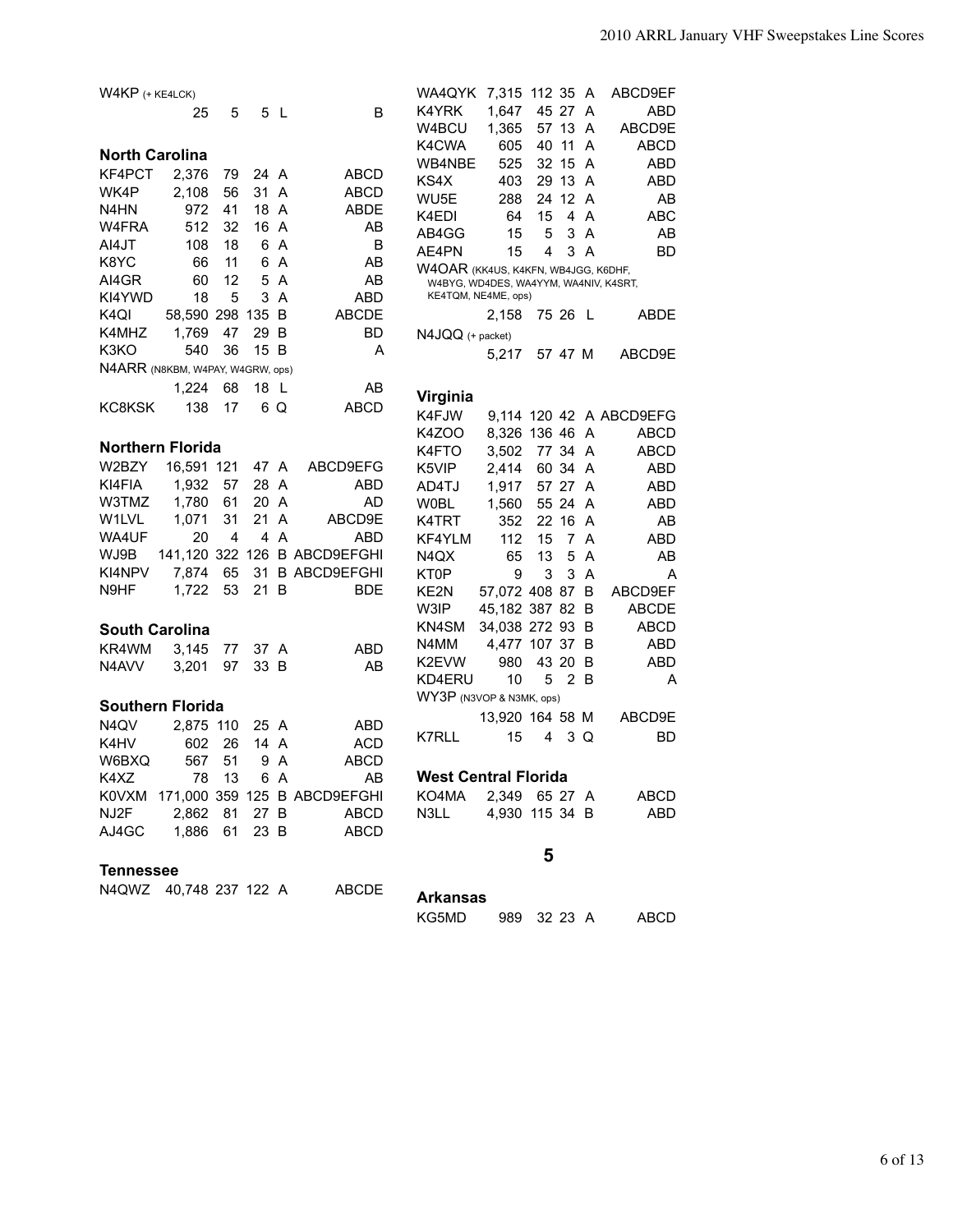| W5KI<br>KC5FWE<br>K5KDX (+ K5KDL) | 361<br>30       | 5  | 19 19<br>5     | B<br>B         | AΒ<br>ABD                 | K5GZR<br>W3XO/5<br>$NR5M$ (+ $KZ5KG$ )                | 2,232<br>1,456 | 70<br>40 | 31<br>26 | B<br>-B             | ABD<br><b>ABCDE</b>        |
|-----------------------------------|-----------------|----|----------------|----------------|---------------------------|-------------------------------------------------------|----------------|----------|----------|---------------------|----------------------------|
|                                   | 171             | 19 |                | 9 L            | AB                        |                                                       | 2,400          | 59       | 40 L     |                     | ABD                        |
|                                   |                 |    |                |                |                           | K5QE (+ K5YG, K5MQ, K5AIH, N5NU,<br>KN5O, N5YA, AF8Z) |                |          |          |                     |                            |
| Louisiana                         |                 |    |                |                |                           |                                                       |                |          |          |                     | 156,060 468 204 M ABCD9EFG |
| K <sub>5</sub> RUS<br>KC5WA       | 450<br>128      | 12 | 18 15 B<br>8   | B              | ABCD9E<br><b>ABCD</b>     |                                                       |                |          |          |                     |                            |
|                                   |                 |    |                |                |                           | <b>West Texas</b>                                     |                |          |          |                     |                            |
| <b>Mississippi</b>                |                 |    |                |                |                           | NN <sub>5</sub> D <sub>X</sub>                        | 4              | 2        |          | 2B                  | B                          |
| K5YPV                             | 1,058           |    | 30 23 A        |                | <b>ABCDE</b>              | KC5MVZ (+ KC5HNH)                                     |                |          |          |                     |                            |
| W8FR                              | 50              | 5  | 5              | A              | <b>ABCDE</b>              |                                                       | 98             | 11       |          | 7 M                 | <b>ABCD</b>                |
| <b>W0EP</b>                       | 40              | 8  | 5              | A              | B                         |                                                       |                |          |          |                     |                            |
| K5WBX                             | 1,537           |    | 53 29          | B              | AB                        |                                                       |                | 6        |          |                     |                            |
|                                   |                 |    |                |                |                           |                                                       |                |          |          |                     |                            |
| <b>New Mexico</b>                 |                 |    |                |                |                           | <b>East Bay</b>                                       |                |          |          |                     |                            |
| K5RHR                             | 35              | 6  | 5              | A              | BD                        | W6OMF                                                 | 3,906          | 95       | 31       | A                   | ABCD9E                     |
| K7ICW                             | 396             |    | 25 12          | B              | <b>ABCD</b>               | KE6QR                                                 | 1,701          | 72       | 21       | $\overline{A}$      | <b>ABD</b>                 |
| K5AM                              | 60              | 10 | 6              | B              | AB                        | N6ORB                                                 | 1,224          | 63       | 17       | A                   | <b>ABCD</b>                |
|                                   |                 |    |                |                |                           | WA6ZTY                                                | 1,139          | 61       | 17       | A                   | <b>ABDE</b>                |
| <b>North Texas</b>                |                 |    |                |                |                           | WB6BET                                                | 533            | 32       | 13       | $\overline{A}$      | <b>ABD</b>                 |
| W5ROK                             | 276             |    | 19 12 A        |                | ABD                       | N4DLA                                                 | 455            | 31       | 13       | A                   | <b>ABCD</b>                |
| N <sub>5</sub> JB                 | 266             | 34 | $\overline{7}$ | A              | ABD                       | KI6YYT                                                | 372            | 27       | 12 A     |                     | <b>ABD</b>                 |
| K7RB                              | 140             | 20 | $\overline{7}$ | A              | AB                        | K6JRA                                                 | 152            | 19       | 8        | A                   | AB                         |
| AA5AM                             | 128             | 16 | 8              | $\overline{A}$ | A                         | KB5WIA (+ packet)                                     |                |          |          |                     |                            |
| K5MBA                             | 126             | 15 |                | 7 A            | ABCD                      |                                                       | 360            | 31       | 10       | -L                  | ABD                        |
| AA5TB                             | 114             | 17 | 6              | $\overline{A}$ | <b>ABD</b>                | K9TMS                                                 | 1,420          | 46       | 20 Q     |                     | <b>ABCDE</b>               |
| W5LUA                             | 17,875          |    |                |                | 84 65 B ABCD9EFGI         | W6MDH                                                 | 12             | 3        | 3        | Q                   | <b>ABD</b>                 |
| K9MK                              | 2,128           |    | 57 28          | B              | ABCDE                     |                                                       |                |          |          |                     |                            |
| <b>Oklahoma</b>                   |                 |    |                |                |                           | <b>Los Angeles</b>                                    |                |          |          |                     |                            |
| W6ZI                              | 3,612           |    | 66 43 A        |                | <b>ABCD</b>               | N6RMJ                                                 | 19,404 211     |          | 63 A     |                     | <b>ABCDE</b>               |
| K5YM                              | 660             |    | 44 15 A        |                | B                         | KG6DHQ                                                | 3,740          | 74       | 34       | A                   | <b>ABCDE</b>               |
| <b>NOWDH</b>                      | 240             |    | 24 10          | A              | B                         | KJ6BOG                                                | 510            | 34       | 15       | A                   | AB                         |
| N5UWY                             | 25              | 5  |                | 5 A            | AB                        | N6AA                                                  | 261            | 26       | 9        | A                   | <b>ABD</b>                 |
| AA5JG                             | 24              | 6  |                | 4 A            | AB                        | N6TCZ                                                 | 133            | 10       | 7        | A                   | BCD                        |
| WD5IYF (K5WPN & KE5JUP, ops)      |                 |    |                |                |                           | AD6AF<br>N <sub>5</sub> BF                            | 104<br>36      | 10<br>9  | 8<br>4   | A<br>$\overline{A}$ | <b>ABD</b><br>В            |
|                                   | 2,065 46 35 L   |    |                |                | ABD                       |                                                       |                |          |          |                     |                            |
| KB0HH (+ KC5DPT, K5TDN, KA0KCI,   |                 |    |                |                |                           | Santa Barbara                                         |                |          |          |                     |                            |
| N5VYN)                            |                 |    |                |                |                           | W7PBJ (+ packet)                                      |                |          |          |                     |                            |
|                                   | 29,808 274 81 M |    |                |                | ABCD9E                    |                                                       | 261            | 26 —     |          | 9 L                 | ABCD                       |
|                                   |                 |    |                |                |                           |                                                       |                |          |          |                     |                            |
| <b>South Texas</b>                |                 |    |                |                |                           | <b>Santa Clara Valley</b>                             |                |          |          |                     |                            |
| WA5LFD                            | 55              | 9  |                | 5 A            | ABD                       | K6XN                                                  | 4.920 115      |          | 30 A     |                     | ABCD9E                     |
| K5LLL                             |                 |    |                |                | 26,208 147 78 B ABCD9EFGI | K6EU                                                  | 3,420          | 91       | 30 A     |                     | ABCD9                      |
|                                   |                 |    |                |                |                           | K6KQV                                                 | 924            | 55       | 14 A     |                     | ABD                        |
|                                   |                 |    |                |                |                           |                                                       |                |          |          |                     |                            |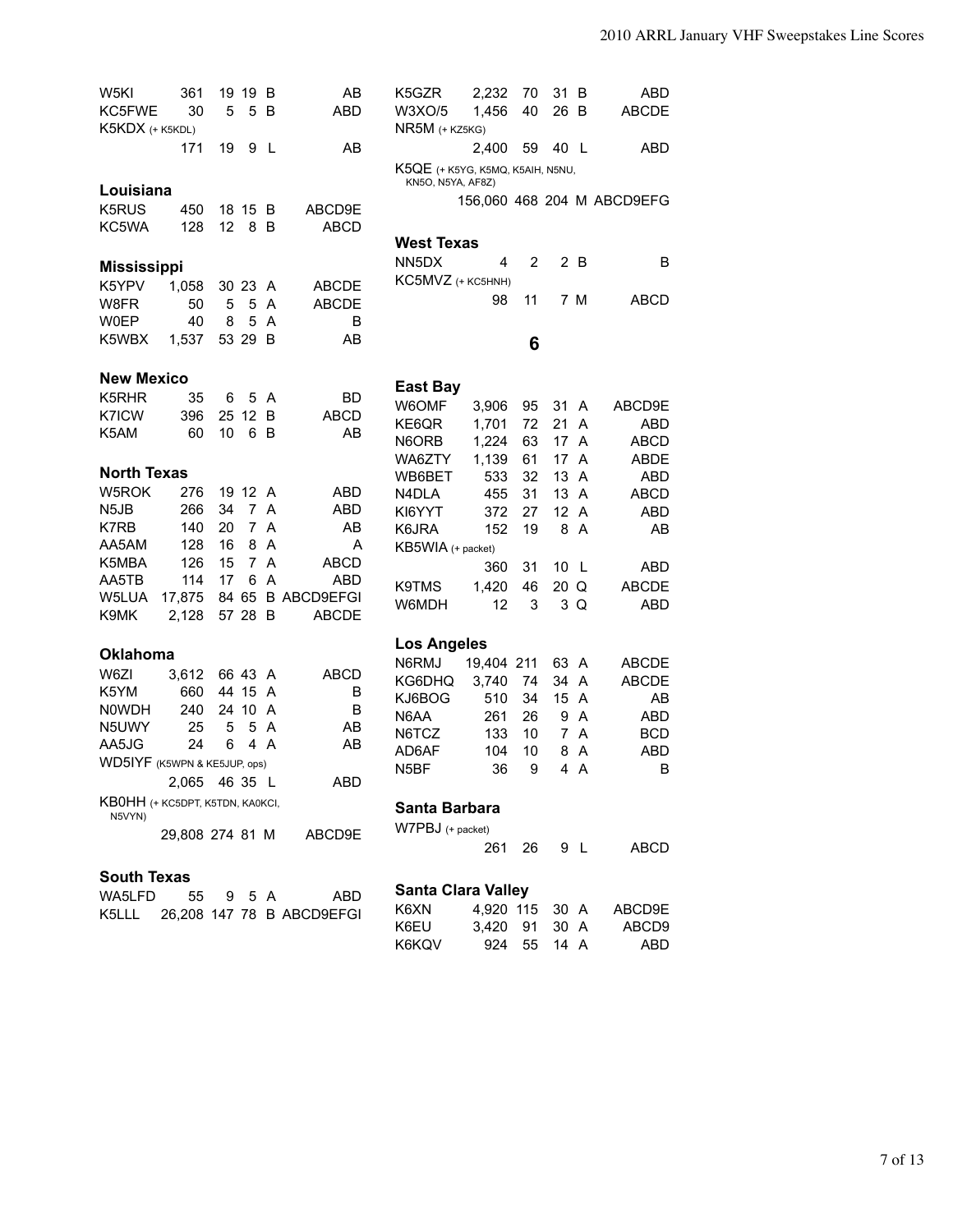| NY6U<br>10<br>$\mathbf{1}$<br>KG6YMN<br>1        | 5<br>2 A<br>$\mathbf 1$ | AВ<br>A<br>A             | ABD<br>KJ7OG<br>616<br>48 11 A<br><b>WORRR</b><br>602<br>43 14 A<br>AB |
|--------------------------------------------------|-------------------------|--------------------------|------------------------------------------------------------------------|
| NU6S<br>4.288                                    | 98 32                   | <b>ABCDE</b><br>-B       | 43 11 A<br>K7ZD<br>473<br>AB                                           |
| KF6A<br>68<br>544                                | 8 B                     | B                        | 32<br>11A<br>ABD<br>NQ7R<br>374<br>K7WP                                |
| W6FB<br>12<br>6                                  | 2B                      | A                        | 333<br>37<br>9 A<br>A<br>7 A<br>W4LSC<br>91 8<br><b>ABDE</b>           |
| W6YX (AA6XV, AF6RR, AJ4EC, KG6NUB,<br>K6PR, ops) |                         |                          | 6 A<br>N7WS<br>72<br>12<br>A                                           |
| 10,857 169 47 M                                  |                         | ABCD9E                   | 14<br>5 A<br>KE7TM<br>70<br>A                                          |
| W6CT<br>4                                        | 2 2 Q                   | B                        | KI5WL<br>0<br>5 A<br><b>ABDI</b><br>6                                  |
|                                                  |                         |                          | KC6SEH 5,828 103 47 B<br>ABCD                                          |
|                                                  |                         |                          | ABD<br>W7CI<br>13 10 B<br>210                                          |
| San Diego                                        |                         |                          | N6SS<br>171<br>19<br>9 B<br>A                                          |
| KC6MIE<br>720                                    | 36 18 A                 | ABD                      | 8<br>5 Q<br>ABD<br>K9PY<br>50                                          |
| 154<br>20<br>AI6O                                | 7 L                     | <b>ABD</b>               |                                                                        |
|                                                  |                         |                          | <b>Eastern Washington</b>                                              |
| <b>San Francisco</b>                             |                         |                          | K7AWB 1,932<br>68 23 A<br>ABCDE                                        |
| WA6KLK 2,968 86 28 B                             |                         | <b>ABCDE</b>             | 26 10 A<br>K7EKM<br>260<br>AB                                          |
|                                                  |                         |                          | 6 A<br>72<br>9<br>ABCD<br>W7BHP                                        |
| <b>San Joaquin Valley</b>                        |                         |                          | KF7EEL (+N7RHC)                                                        |
| W7AIT<br>1,660                                   | 59 20 A                 | <b>ABCDE</b>             | 3<br>3<br>1 <sub>L</sub><br>B                                          |
| K6CSL<br>10                                      | 5 2 A                   | A                        |                                                                        |
| 1,180<br>K6QG                                    | 55 20 B                 | <b>ABD</b>               |                                                                        |
| 1,064<br>KE6EEZ                                  | 44 19 B                 | <b>ABCD</b>              | Idaho                                                                  |
| N6KOG<br>533                                     | 41 13 B                 | B                        | W7MEM 4,284 77 42 B<br>ABCDE                                           |
| W6TV (W6YEP, KW6N, K6MI, ops)                    |                         |                          |                                                                        |
|                                                  |                         | 30,366 253 63 M ABCD9EFI | <b>Nevada</b>                                                          |
|                                                  |                         |                          |                                                                        |
|                                                  |                         |                          | K7XC<br>84<br>12<br>6 B<br>ABCD                                        |
|                                                  |                         |                          | K7MKL (K7DAE & W6NF, ops)                                              |
| <b>Sacramento Valley</b>                         |                         |                          | 14<br>7<br>AB.<br>2 L                                                  |
| K1YQP<br>9,415 160 35 A                          |                         | ABCD9EI                  |                                                                        |
| K6EL<br>756                                      | 36 18 A                 | ABD                      |                                                                        |
| 455<br>K6ALE<br>17                               | 31 13 A<br>6 A          | <b>ABCD</b>              | Oregon                                                                 |
| W6FA<br>102<br>70                                | 7 A                     | AB<br>AB                 | K7YO<br>2,620<br>83 20 A<br><b>BCDE</b>                                |
| K6DGW<br>10                                      |                         |                          | N7DB<br>1,314<br>64 18 A<br><b>ABCD</b>                                |
| W6VNQ<br>1,534<br>816<br>KC6ZWT                  | 42 26 B<br>35 17 B      | <b>ABCDE</b><br>ABC9     | K7HSJ<br>533<br>26 13 A ABCD9E                                         |
| W6RKC (+ packet)                                 |                         |                          | W7MTL<br>528<br>39 12 A<br>ABD                                         |
| 5<br>20                                          | 4 L                     | AB                       | KI7N<br>22<br>ABD<br>207<br>9 A                                        |
|                                                  |                         |                          | K7VIT<br>186<br>30<br>6 A<br>ABD                                       |
|                                                  |                         |                          | KI7JA<br>5,904 110 36 B<br><b>ABCDE</b>                                |
| 7                                                |                         |                          | 385 35 11 B<br>W7QH<br>AB                                              |
|                                                  |                         |                          |                                                                        |
| Alaska                                           |                         |                          | Utah                                                                   |
| KL7UW<br>190                                     | 15 10 A                 | ABD                      | WJ7L<br>1,470 43 15 A ABCDEI                                           |
|                                                  |                         |                          | N0KGM 1,344 38 14 A ABCDEIJ                                            |
|                                                  |                         |                          | NJ7A<br>1,110  44  15  A   ABCDE                                       |
| Arizona                                          |                         |                          |                                                                        |
| KE7GRO<br>1,387 68 19 A<br>W7RV                  |                         | ABD<br><b>ABCDE</b>      |                                                                        |
| 1,300 54 20 A<br>N7IR<br>637 49 13 A             |                         | Α                        |                                                                        |
| N7RK<br>630                                      | 41 14 A                 | ABD                      |                                                                        |
|                                                  |                         |                          |                                                                        |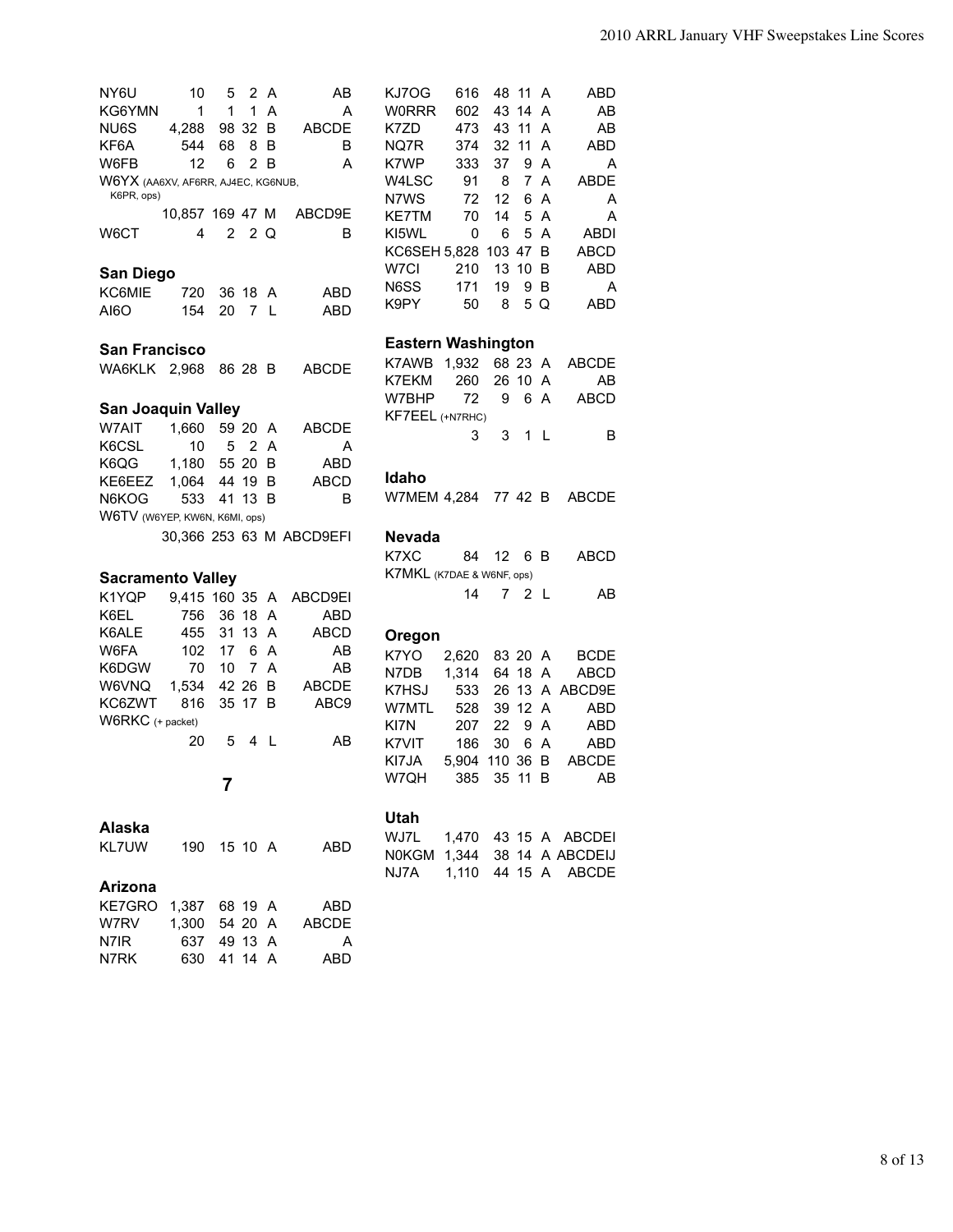| <b>K7ULS</b>              | 576             |                | 30 16 A        |                | ABD                      | K8MM                     | 954              | 37 | 18 A           |                | BCD              |
|---------------------------|-----------------|----------------|----------------|----------------|--------------------------|--------------------------|------------------|----|----------------|----------------|------------------|
| K7RJ                      | 301             | 16             | $\overline{7}$ | A              | <b>BDI</b>               | WD8H                     | 420              | 35 | 12             | A              | AB               |
| <b>KC7PVD</b>             | 28              | $\overline{7}$ | 4              | A              | AB                       | K8DOG                    | 204              | 14 | 12             | A              | ABD              |
| <b>WA7LNW</b>             | 24              | 6              |                | 4 A            | A                        | NF8M                     | 80               | 16 | 5              | A              | AB               |
| KU7Z                      | 170             |                | 15 10 B        |                | ABD                      | K8MD                     | 46,816 278 112 B |    |                |                | ABCD9EFG         |
| KD7WPJ                    | 48              | 6              |                | 6 Q            | ABD                      | K8CC                     | 17,009 181       |    | 73 B           |                | ABCD9            |
|                           |                 |                |                |                |                          | K2YAZ                    | 16,133           | 87 |                |                | 73 B ABCD9EFGHIJ |
|                           |                 |                |                |                |                          | W8MIL                    | 13,110 133       |    | 69 B           |                | <b>ABCDE</b>     |
| <b>Western Washington</b> |                 |                |                |                |                          | K8NWD                    | 882              | 39 | 21             | B              | ABD              |
| KD7UO                     | 5,070 151 30 A  |                |                |                | ABD                      |                          | 290              | 25 | 10 B           |                | <b>ABD</b>       |
| KG7P                      | 3,784 109 22 A  |                |                |                | ABCD9E                   | N8GEO                    |                  |    |                |                |                  |
| W7PJ                      | 2,820 109 20 A  |                |                |                | ABCD9                    | W8RU (+ WA9WIX & KC8VGG) |                  |    |                |                |                  |
| WB7FJG                    | 2,464 103 22    |                |                | A              | ABD                      |                          | 12,648 144       |    | 62 M           |                | ABCD9E           |
| W7PT                      | 666             | 60             |                | 9 A            | ABD                      |                          |                  |    |                |                |                  |
| AD7DR                     | 600             |                | 38 15 A        |                | ABD                      | Ohio                     |                  |    |                |                |                  |
| <b>KD7RUS</b>             | 279             | 31             |                | 9 A            | AB                       | K8MR                     | 17,000 188       |    | 68             | A              | <b>ABCDE</b>     |
| AC7QT                     | 216             | 27             |                | 8 A            | AB                       | K8WFN                    | 12,390 183       |    | 59             | $\overline{A}$ | ABD              |
| WA7PVE                    | 164             | 38             |                | 4 A            | ABD                      | KC8QAE                   | 8,550 126        |    | 50             | A              | <b>ABCDE</b>     |
| KG4UPN                    | 120             | 20             |                | 6 A            | AB                       | W8ARY                    |                  | 96 | 31             | A              | ABD              |
| KD7HGL                    | 112             | 28             |                | 4 A            | AB                       |                          | 3,658            |    | 34             | $\overline{A}$ |                  |
| <b>WA7LK</b>              | 85              | 17             |                | 5 A            | AB                       | KB8VAO                   | 3,638 101        |    |                |                | ABC              |
| <b>KF7AGD</b>             | 36              | 12             |                | 3 A            | В                        | K8AB                     | 3,335            | 97 | 29 A           |                | ABD              |
| <b>KE7JWP</b>             | 25              | 5              |                | 5 A            | AB                       | KB8DDZ                   | 2,436            | 74 | 28             | $\overline{A}$ | <b>ABCD</b>      |
| KE7GBT                    | 6               | $\overline{2}$ |                | 2A             | BD                       | W8KNO                    | 1,472            | 64 | 23             | $\overline{A}$ | AB               |
| W7CE                      | 36,182 337 79 B |                |                |                | ABCD9E                   | KB8UUZ                   | 1,168            | 73 | 16 A           |                | A                |
| N7EPD                     | 17,848 227 46 B |                |                |                | ABCD9EFG                 | W8IDM                    | 880              | 49 | 16             | $\overline{A}$ | ABD              |
| K7CW                      |                 |                |                |                |                          | W8PT                     | 765              | 51 | 15             | $\overline{A}$ | AB               |
|                           | 9,476 206 46 B  |                |                |                | AB                       | KD8IOW                   | 572              | 44 | 13             | $\overline{A}$ | A                |
| W7GLF                     | 7,392 151 32 B  |                |                |                | ABCD9EH                  | KB8VJL                   | 429              | 39 | 11             | A              | AB               |
| <b>KE7SW</b>              |                 |                |                |                | 6,534 121 33 B ABCD9EFGH | KG9Z                     | 406              | 28 | 14             | $\overline{A}$ | ABD              |
| K7ND                      | 3.280           |                |                |                | 56 20 B ABCD9EFGH        | NX8G                     | 350              | 35 | 10             | A              | AB               |
| N6KW                      | 3,080 110 28 B  |                |                |                | AB                       | WB8LCD                   | 280              | 35 | 8              | $\overline{A}$ | Α                |
| KL7OO                     | 2,976 118 24 B  |                |                |                | ABD                      | WB2DFC                   | 279              | 31 | 9              | A              | AB               |
| <b>KB7ME</b>              | 1,320           |                | 48 22 B        |                | <b>ABCD</b>              | KE8M                     | 209              | 19 | 11             | A              | AB               |
| AE7EL                     | 26              | 13             |                | 2 B            | B                        | K8WW                     | 176              | 16 | 11             | A              | Α                |
|                           |                 |                |                |                |                          | N8QE                     | 150              | 30 | 5              | A              | AB               |
| Wyoming                   |                 |                |                |                |                          | KD8MBH                   | 136              | 34 | 4              | A              | A                |
| WA7KYM                    | 440             |                | 16 10 B        |                | <b>ABCDEI</b>            | N8PPF                    | 98               | 14 |                | 7 A            | AB               |
|                           |                 |                |                |                |                          | N9AUG                    | 84               | 11 | $\overline{7}$ | A              | <b>ABD</b>       |
|                           |                 |                |                |                |                          | N <sub>2</sub> OPW       | 8                | 4  | $\overline{2}$ | $\overline{A}$ | A                |
|                           |                 | 8              |                |                |                          | K8TQK                    | 8,968            | 95 | 59             | B              | <b>ABCDEFHI</b>  |
|                           |                 |                |                |                |                          | WA8RJF                   | 5,850            | 67 | 45 B           |                | ABCD9EF          |
| Michigan                  |                 |                |                |                |                          | K8TVD                    | 2,376            | 51 | 33 B           |                | ABCDE            |
| K8SIX                     | 9,100 134 52 A  |                |                |                | ABDE                     |                          |                  |    |                |                |                  |
| KB8U                      | 4,042           |                | 74 43          | $\overline{A}$ | ABDE                     |                          |                  |    |                |                |                  |
|                           |                 |                |                | $\overline{A}$ |                          |                          |                  |    |                |                |                  |
| N8WNA                     | 3,193           |                | 80 31          |                | <b>ABCD</b>              |                          |                  |    |                |                |                  |
| KF8QL                     | 2,170           |                | 50 35 A        |                | ABCD                     |                          |                  |    |                |                |                  |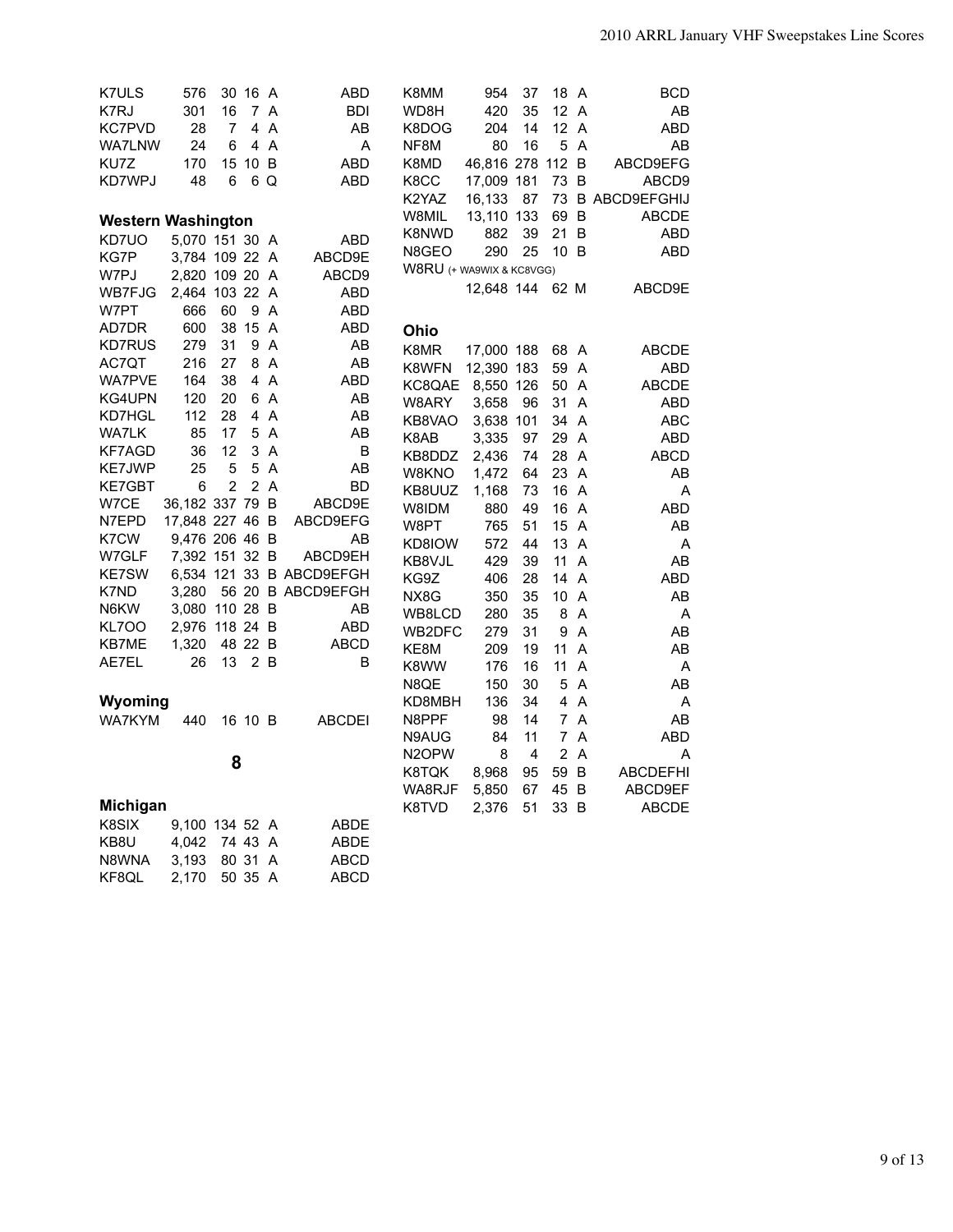| <b>KC8TMU</b>                 | 1,152                   | 48 | 24 B         |     | B                          | N9AKR                         | 6,162 168        |    | 26 B           |                | ABCD         |
|-------------------------------|-------------------------|----|--------------|-----|----------------------------|-------------------------------|------------------|----|----------------|----------------|--------------|
| K8ME                          | 105                     | 21 |              | 5 B | A                          | AI9L                          | 1,127            | 48 | 23 B           |                | ABD          |
| N8ZM (+ W8PLZ, WB8TDG, KB8ZR) |                         |    |              |     |                            | W9RM (+ packet)               |                  |    |                |                |              |
|                               | 19,783 236              |    | 73 L         |     | ABCD                       |                               | 60,759 363 129 L |    |                |                | ABCD         |
| N8XA                          | 6,864 123               |    | 48 Q         |     | <b>ABCDE</b>               | WO9S (+ packet)               |                  |    |                |                |              |
|                               |                         |    |              |     |                            |                               | 25,258 270       |    | 73 L           |                | <b>ABCD</b>  |
| <b>West Virginia</b>          |                         |    |              |     |                            |                               |                  |    |                |                |              |
|                               |                         |    |              |     |                            | $N9TF$ (+ packet)             |                  |    |                |                |              |
| N8II                          | 1,445                   | 85 | 17 A         |     | Α                          |                               | 10,122 172       |    | 42 L           |                | ABCD         |
| W8IDW                         | $\overline{7}$          | 7  | $\mathbf{1}$ | A   | B                          | W9RVG (+ WD9EXD, WB9SKB)      |                  |    |                |                |              |
| N8CMH (K3ZCY & KB8HTB, ops)   |                         |    |              |     |                            |                               | 7,434            | 98 | 63 L           |                | ABCD         |
|                               | 660                     | 33 | 20 L         |     | AB                         | KO9A                          | 9,761 170        |    | 43 M           |                | ABCD9E       |
|                               |                         |    |              |     |                            | N2BJ (+ K2PAC)                |                  |    |                |                |              |
|                               |                         | 9  |              |     |                            |                               | 2,050            | 61 | 25 M           |                | <b>ABCDE</b> |
|                               |                         |    |              |     |                            | W9SZ                          | 2,268            | 38 |                |                | 28 Q BCD9EFG |
| <b>Illinois</b>               |                         |    |              |     |                            |                               |                  |    |                |                |              |
|                               |                         |    |              |     |                            | Indiana                       |                  |    |                |                |              |
| K2DRH                         |                         |    |              |     | 139,671 471 189 A ABCD9EFG | N9YK                          | 10,758 120       |    | 66 A           |                | ABCDE        |
| WA9FIH<br>AB9H                | 19,965 262<br>5,364 136 |    | 55 A<br>36 A |     | <b>ABCDE</b><br>ABD        | W9DZ                          | 4,095            | 86 | 39 A           |                | ABD          |
| NT9E                          | 5,217 110               |    | 37 A         |     | <b>ABCD</b>                | W9THD                         | 1,470            | 49 | 30             | A              | AB           |
|                               | 5,032 116               |    | 37 A         |     | ABD                        | WB9YBI                        | 1,121            | 53 | 19 A           |                | ABD          |
| N9TZL<br>WD9GJK               | 4,850 148               |    | 25 A         |     | <b>ABCDE</b>               | KC9ELU                        | 1,118            | 31 | 26 A           |                | ABDE         |
| W9NSP                         | 2,325 114               |    | 15 A         |     | ABCD                       | W9DRB                         | 943              | 32 | 23 A           |                | <b>ABCD</b>  |
| W9AVB                         | 2,184 122               |    | 13 A         |     | ABCD                       | KA9BYN                        | 294              | 21 | 14             | $\overline{A}$ | AB           |
| N9LYE                         | 1,302                   | 62 | 21 A         |     | AB                         | KB9YGD                        | 216              | 23 | 9              | $\overline{A}$ | <b>ABD</b>   |
| N9TUQ                         | 1,188                   | 90 | 11 A         |     | ABD                        | N9TED                         | 156              | 12 | 13 A           |                | AB           |
| N9OBB                         | 1,000                   | 36 | 25 A         |     | ABD                        | W9SAN                         | 126              | 18 | $\overline{7}$ | A              | AB           |
| W9ILY                         | 720                     | 60 | 12A          |     | AB                         | K9EA                          | 32,571 217       |    | 99             | B              | ABCD9E       |
| AK9Y                          | 704                     | 64 | 11 A         |     | AB                         | K8LEE                         | 7,480 170        |    | 44 B           |                | A            |
| N9SDT                         | 615                     | 35 | 15 A         |     | ABD                        |                               |                  |    |                |                |              |
| WA9CCQ                        | 531                     | 47 |              | 9 A | ABD                        | Wisconsin                     |                  |    |                |                |              |
| WA9LEY                        | 520                     | 65 |              | 8 A | AB                         | K9MU                          | 29,280 237       |    | 96 A           |                | ABCDE        |
| KC9IL                         | 517                     | 38 | 11 A         |     | ABD                        | KC9BQA 26,640 233             |                  |    | 80 A           |                | ABCD9        |
| W1MRK                         | 330                     | 25 | 11 A         |     | BD                         | WV9E                          | 2,808            | 81 | 26 A           |                | ABCD         |
| K9LPL                         | 305                     | 49 |              | 5 A | BD                         | N9LB                          | 2,368            | 62 | 32 A           |                | <b>ABD</b>   |
| W9NHX                         | 246                     | 41 |              | 6 A | B                          | K <sub>9</sub> V <sub>S</sub> | 1,350            | 46 | 25 A           |                | ABCD         |
| K9PLS                         | 200                     | 10 | 10 A         |     | <b>ABCDE</b>               | WB9TFH                        | 390              | 24 | 15 A           |                | <b>ABD</b>   |
| K9KM                          | 168                     | 21 |              | 8 A | AB                         | WB9MXX                        | 390              | 30 | 13 A           |                | AB           |
| WB9IFM                        | 160                     | 32 |              | 5 A | B                          | ND9Z                          | 270              | 15 | 15 A           |                | <b>ABCD</b>  |
| W9SE                          | 132                     | 12 | 11A          |     | Α                          | WB9TAE                        | 264              | 22 | 12A            |                | AB           |
| KG9N                          | 105                     | 15 |              | 7 A | AB                         | N9NFB                         | 264              | 18 | $12 \text{ A}$ |                | ABCD         |
| <b>NOICV</b>                  | 56                      | 8  |              | 7 A | AB                         | N9NDP                         | 225              | 24 | 9              | A              | <b>ABC</b>   |
| KC9MMM                        | 8                       | 3  |              | 2A  | BD                         | <b>KC9CMT</b>                 | 190              | 17 | 10 A           |                | ABC          |
| W9SNR                         | 15,254 174              |    | 58 B         |     | ABCD9E                     |                               |                  |    |                |                |              |
| W9IIX                         | 10,258 139              |    | 46 B         |     | ABCD9EF                    |                               |                  |    |                |                |              |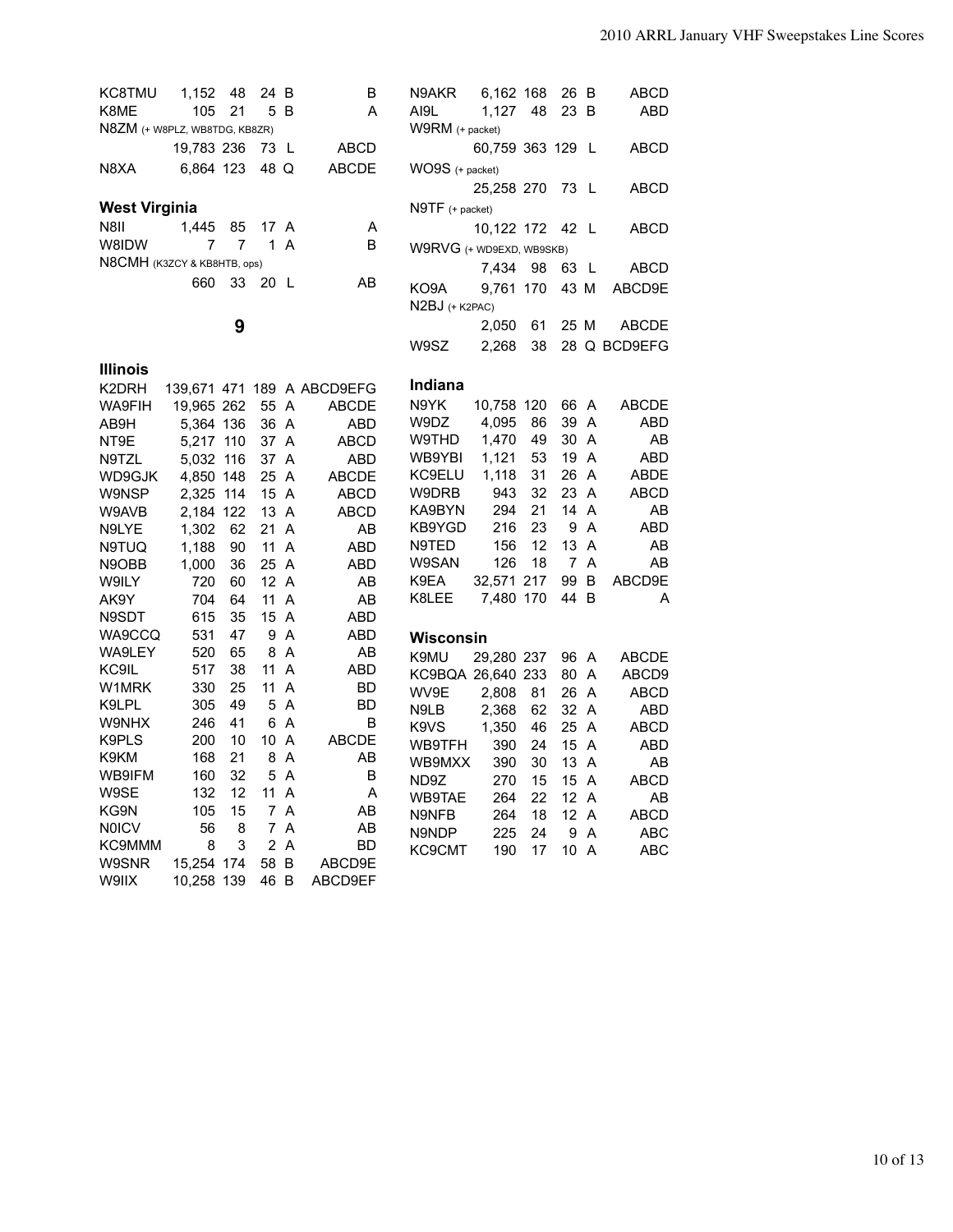| W9GA                                              | 11,592 168 56 B |    |         |     | ABD                          | K0AWU                             | 5,720          |                | 84 44          | B              | ABCD9EI                      |
|---------------------------------------------------|-----------------|----|---------|-----|------------------------------|-----------------------------------|----------------|----------------|----------------|----------------|------------------------------|
| N0AKC                                             | 10,788 111 58 B |    |         |     | ABCD9E                       | WOMR                              | 780            |                | 50 12          | B              | <b>ABD</b>                   |
| KB9PJL                                            | 615             |    | 26 15 B |     | ABCD9E                       | <b>WOPHD</b>                      | 63             | 8              | $\overline{7}$ | B              | ABD                          |
| N9HET                                             | 480             |    | 30 16 B |     | B                            | WOVB (+ AA5F, WB0SOK, KI7K, NZ0S, |                |                |                |                |                              |
| KC9JTL (+ W9HQ)                                   |                 |    |         |     |                              | KE0JJ, W0BM, W0SHL)               |                |                |                |                |                              |
|                                                   | 3,120           |    | 91 30 L |     | <b>ABCD</b>                  |                                   | 5,842 107 46   |                |                | L              | ABCD                         |
| $KAGFOX$ (+ packet)                               |                 |    |         |     |                              | <b>WOUC</b>                       | 380            |                | 19 10          | Q              | <b>ABCDI</b>                 |
|                                                   |                 |    |         |     |                              | <b>NOHJZ</b>                      | 192            | 12             | 4              | Q              | <b>BCI</b>                   |
|                                                   | 416             |    | 32 13 L |     | AB                           | <b>WODJM</b>                      | 35             | 5              | 5              | Q              | <b>ABCD</b>                  |
|                                                   |                 |    |         |     |                              |                                   |                |                |                |                |                              |
|                                                   |                 |    | 0       |     |                              | <b>Missouri</b>                   |                |                |                |                |                              |
|                                                   |                 |    |         |     |                              | KO0Z                              | 1,311          |                | 50 19          | A              | ABDE                         |
| Colorado                                          |                 |    |         |     |                              | <b>WA0CNS</b>                     | 546            |                | 36 13          | A              | <b>ABCD</b>                  |
| N0YE                                              | 6,144           |    | 84 32 A |     | ABCD9EFI                     | <b>NOUIH</b>                      | 290            | 29             | 10             | A              | AB                           |
| <b>W0ETT</b>                                      | 2,596           |    | 87 22   | A   | <b>ABCDE</b>                 | W0HBH                             | 286            | 26             | -11            | A              | AB                           |
| <b>KC0JBU</b>                                     | 130             | 19 | 5       | B   | <b>BD</b>                    | WS0Z                              | 224            | 27             | 8              | A              | <b>ABD</b>                   |
| <b>WORIC</b>                                      | 75              | 15 | 5       | B   | A                            | <b>WOPC</b>                       | 45             | 15             | 3              | A              | AB                           |
| WOEEA (+ NOHMM, N9BD, N9KC)                       |                 |    |         |     |                              |                                   |                |                |                |                |                              |
|                                                   |                 |    |         |     | 51,113 250 79 M ABCD9EFGHIJK | <b>Nebraska</b>                   |                |                |                |                |                              |
| <b>K0NR</b>                                       | 741             |    | 39 13 Q |     | <b>ABCD</b>                  | <b>W0KT</b>                       | 510            |                | 27 17          | A              | ABD.                         |
|                                                   |                 |    |         |     |                              |                                   |                |                |                |                |                              |
| Iowa                                              |                 |    |         |     |                              | <b>South Dakota</b>               |                |                |                |                |                              |
| <b>WB0YWW</b>                                     | 900             |    | 36 25 A |     | AB                           | <b>WB0HHM</b>                     | 25             | 4              | -5             | A              | ABD                          |
| W0VAN                                             | 91              | 10 | -7      | A   | ABD                          |                                   |                |                |                |                |                              |
|                                                   |                 |    |         | A   |                              |                                   |                |                |                |                |                              |
| <b>K0JQA</b>                                      | 1               | 1  | 1       |     | В                            |                                   |                |                |                |                |                              |
|                                                   |                 |    |         |     |                              |                                   |                | Canada         |                |                |                              |
| Kansas                                            |                 |    |         |     |                              |                                   |                |                |                |                |                              |
| <b>NOLL</b>                                       | 8,631 102 63 A  |    |         |     | <b>ABCDE</b>                 | <b>Alberta</b>                    |                |                |                |                |                              |
| <b>W0RT</b>                                       | 2,368           |    | 48 37   | A   | ABCD                         | VA6AN                             | 846            |                | 37 18          | B              | ABCD                         |
| N0YK                                              |                 |    | 30 25   | A   | <b>ABDE</b>                  | VE6AO (VE6TC & VE6CBT, ops)       |                |                |                |                |                              |
|                                                   | 1,075<br>2,774  |    | 56 38 B |     | <b>ABD</b>                   |                                   | 476            |                | 27 14          | М              | ABCD                         |
| WQ0P                                              |                 |    |         |     |                              | VE6CCL/R                          | 286            | 21 11          |                | R              | <b>ABCD</b>                  |
| NOLD (+ ACOEG, KCOIFQ, KCOQIE,<br>KC0YJI, KD0HTG) |                 |    |         |     |                              |                                   |                |                |                |                |                              |
|                                                   | 1,508           |    | 36 29 L |     | ABCD                         |                                   |                |                |                |                |                              |
|                                                   |                 |    |         |     |                              | <b>British Columbia</b>           |                |                |                |                |                              |
| KOKU (NORC & KDOIKZ, ops)                         |                 |    |         |     |                              | VE7DAY                            | 2,187          |                | 81 27          | A              | A                            |
|                                                   | 48              | 6  |         | 6 M | BD                           | VE7IHL                            | 352            | 27             | 11             | A              | <b>ABCD</b>                  |
| N0JK                                              | 80              | 10 |         | 8 Q | AB                           | <b>VE7JRX</b>                     | 36             | $\overline{7}$ | 4              | B              | <b>BCD</b>                   |
|                                                   |                 |    |         |     |                              | VA7MM                             | 24             | 3              | $2^{\circ}$    | <sub>B</sub>   | E                            |
| <b>Minnesota</b>                                  |                 |    |         |     |                              | VE7DXG/R 3,915 104 29 R           |                |                |                |                | ABCD                         |
| <b>K0SIX</b>                                      | 8,507 147 47 A  |    |         |     | <b>ABCD</b>                  | VA7AJK/R                          | 1,577 67 19 RL |                |                |                | ABD                          |
| <b>WBOLJC</b>                                     | 276             | 13 |         | 4 A | BI                           |                                   |                |                |                |                |                              |
| <b>KC0IYT</b>                                     | 266             | 32 | 7 A     |     | ABD                          | <b>Maritime</b>                   |                |                |                |                |                              |
| <b>KC0RQH</b>                                     | 96              | 17 |         | 6 A | ABD                          | VE1ZA                             | 10             |                | $5\quad2$      | A              | Α                            |
| W0OHU                                             | 52              | 10 |         | 4 A | ABD                          | VE1SKY                            | 9              | 3              | $\mathbf{3}$   | $\overline{A}$ | A                            |
| <b>KC0VFP</b>                                     | 48              | 10 | 4 A     |     | <b>BD</b>                    |                                   |                |                |                |                |                              |
| <b>W0GHZ</b>                                      | 26,962 200 61 B |    |         |     | ABCD9EFGHI                   |                                   |                |                |                |                |                              |
| W0ZQ                                              | 9,512 128 41 B  |    |         |     | ABCD9EFGI                    | Ontario<br>VE3SMA                 |                |                |                |                | 18,104 145 62 A ABCD9EFGHIJP |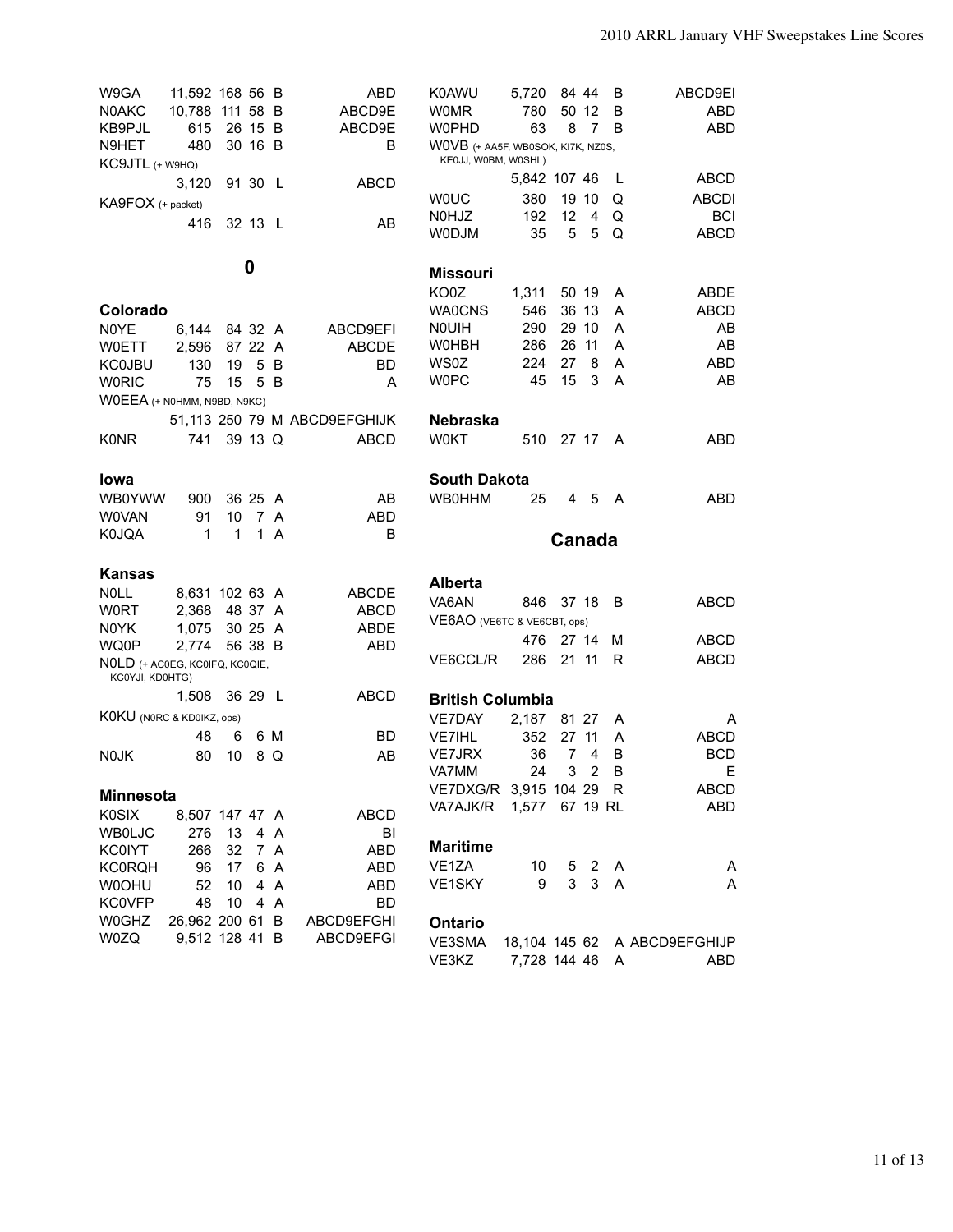| VA3WLD             | 7,708 147 47     |               |                | A        | ABD                          | N1XKT/R                   | 1,050 53 15 RL  |                 |       |          | ABCD                                  |
|--------------------|------------------|---------------|----------------|----------|------------------------------|---------------------------|-----------------|-----------------|-------|----------|---------------------------------------|
| VA3ZV              | 4,290 101 33     |               |                | Α        | ABDE                         |                           |                 |                 |       |          |                                       |
| VE3XK              | 2,760            |               | 68 30          | A        | ABCD9                        | <b>Central</b>            |                 |                 |       |          |                                       |
| VE3CVG             | 2,525            |               | 63 25          | A        | ABCD9E                       | W9FZ/R (+KC9RDC)          |                 |                 |       |          |                                       |
| VE3DXP             | 2,352            |               | 98 24          | A        | B                            |                           | 19,890 233 51   |                 |       | R        | ABCD9E                                |
| VE3TLT             | 680              |               | 40 17          | A        | AB                           |                           |                 |                 |       |          |                                       |
| VE3JW              | 120              | 18            | 5              | A        | <b>BD</b>                    | K9TMS/R                   | 2,664           | 94 18           |       | R        | <b>ABCDE</b>                          |
| <b>VE3RCN</b>      | 72               | 11            | $6\phantom{1}$ | A        | ABD                          | N9YH/R                    | 1,708           | 79 14           |       | R        | <b>BCD</b>                            |
| VE3EJ              | 60               | 10            | 6              | A        | A                            | K9VS/R                    | 703             |                 | 37 19 | R        | AB                                    |
| VE3ZV              | 27,534 170 78    |               |                | В        | ABCD9EFGHIP                  | WB8BZK/R 12,410 260 34 RL |                 |                 |       |          | <b>ABCD</b>                           |
| VA3ST              | 6,144 102 48     |               |                | B        | <b>ABD</b>                   | KC9MKL/R 1,545 62 15 RL   |                 |                 |       |          | ABCD                                  |
| VE3MMQ             | 2,870            |               | 70 41          | B        | A                            | KC9NJZ/R                  | 1,014 49 13 RL  |                 |       |          | ABCD                                  |
| VE3HHT             | 416              |               | 27 13          | B        | <b>ABCD</b>                  | N9IFG/R                   | 1,014 48 13 RL  |                 |       |          | <b>ABCD</b>                           |
| VA3NTI             | 160              |               | 14 10          | B        | ABD                          | KC9PWF/R                  | 245             | 23              |       | 7 RL     | BD                                    |
| VA3RKM             | 56               | 9             | $\overline{4}$ | Q        | ABD                          | KA9VPG/R                  | 100             | 10 <sup>°</sup> |       | 5 RL     | C                                     |
| VE3OIL/R           |                  |               |                |          | 37,962 226 74 R ABCD9EFGHIJP |                           |                 |                 |       |          |                                       |
| <b>VE3RKS/R</b>    | 1,139            |               |                | 52 17 RL | ABD                          | <b>Dakota</b>             |                 |                 |       |          |                                       |
|                    |                  |               |                |          |                              | W0ZQ/R                    | 2,595 48 15     |                 |       | R        | <b>ABCDHI</b>                         |
| Quebec             |                  |               |                |          |                              | KC0IYT/R                  | 1,716           | 32 12           |       | R.       | <b>BCDHI</b>                          |
| VE2ZAZ             | 4,191            |               | 88 33          | Α        | ABDE                         | N0HZO/R                   | 1,248           | 52 16           |       | R.       | ABDE                                  |
| VE2HAY             | 1,380            |               | 54 20          | A        | ABCD                         | KC0P/R                    | 1,248           |                 | 52 16 | R.       | ABDE                                  |
| VE2ASL             | 1,375            |               | 38 25          | A        | ABCD                         |                           |                 |                 |       |          |                                       |
| VA2BS              | 533              |               | 37 13          | A        | ABD                          | <b>Delta</b>              |                 |                 |       |          |                                       |
| VE2DSB             | 400              |               | 17 20          | A        | ABD                          | AG4V/R                    | 6,201           | 90 39           |       | R        | ABCD9E                                |
| VE2BHH             | 320              |               | 32 10          | A        | AB                           | W9WI/R                    | 126             |                 |       | 15 7 R   | <b>ABD</b>                            |
| VE2JCW             | 128              | 16            | - 8            | A        | AB                           | WA4JA/R                   | 1,500           |                 |       | 59 20 RL | <b>ABCD</b>                           |
| VE2KHC             | 24               | 6             | 4              | A        | AB                           |                           |                 |                 |       |          |                                       |
| VE2XX              | 5,452            |               | 79 47          | B        | ABCD9E                       |                           |                 |                 |       |          |                                       |
|                    |                  |               |                |          |                              | Foreign                   |                 |                 |       |          |                                       |
|                    |                  |               |                |          |                              |                           |                 |                 |       |          | VE3OIL/R 37,962 226 74 R ABCD9EFGHIJP |
|                    |                  | <b>Rovers</b> |                |          |                              | VE7DXG/R 3,915 104 29     |                 |                 |       | R        | ABCD                                  |
|                    |                  |               |                |          |                              | VE6CCL/R                  | 286             | 21 11           |       | R.       | ABCD                                  |
| <b>Atlantic</b>    |                  |               |                |          |                              | VA7AJK/R                  | 1,577           |                 |       | 67 19 RL | ABD                                   |
| K1DS/R             | 152,334 598 91   |               |                |          | R ABCD9EFGHIJP               | VE3RKS/R 1,139            |                 |                 |       | 52 17 RL | ABD                                   |
| $NN3Q/R$ (+ K3WGR) |                  |               |                |          |                              |                           |                 |                 |       |          |                                       |
|                    |                  |               |                |          |                              | <b>Great Lakes</b>        |                 |                 |       |          |                                       |
|                    | 44,982 373 63    |               |                | R        | ABCD9EFG                     | NE8I/R                    | 4,482           |                 | 55 27 | R        | ABCDEFGHIJ                            |
| K3IUV/R            | 9,637 115 23     |               |                | R        | <b>BCD9EFGHIJP</b>           |                           |                 |                 |       |          |                                       |
| KB3GJT/R           | 6,006 146 26     |               |                | R        | ABCD9P                       |                           |                 |                 |       |          |                                       |
| NE3I/R             | 4,899 134 23     |               |                | R        | <b>ABCDP</b>                 | <b>Hudson</b>             |                 |                 |       |          |                                       |
| W2PED/R            | 476              | 10 7 R        |                |          | <b>CIJ</b>                   | KJ1K/R                    | 21,318 147 57 R |                 |       |          | ABCD9EFGH                             |
| KM3G/R (+ KB3HEZ)  |                  |               |                |          |                              | KC2IRO/R                  | 276             | 19 12           |       | -R       | <b>ABCD</b>                           |
|                    | 464              |               | 23 16          | R        | ABCD                         | KB2BSL/R                  | 1,725 63 23 RL  |                 |       |          | ABCD                                  |
| K4CHE/R            | 378              | 29            | 9              | R        | <b>ABCD</b>                  |                           |                 |                 |       |          |                                       |
| N1MU/R             | 80               | $7^{\circ}$   | 8              | R        | <b>ABD</b>                   | <b>Midwest</b>            |                 |                 |       |          |                                       |
| KC2QZF/R (+ N2WLS) |                  |               |                |          |                              | WR0I/R                    | 1,911 61 21 RL  |                 |       |          | ABCD                                  |
|                    | 28,842 345 69 RL |               |                |          | <b>ABCD</b>                  |                           |                 |                 |       |          |                                       |